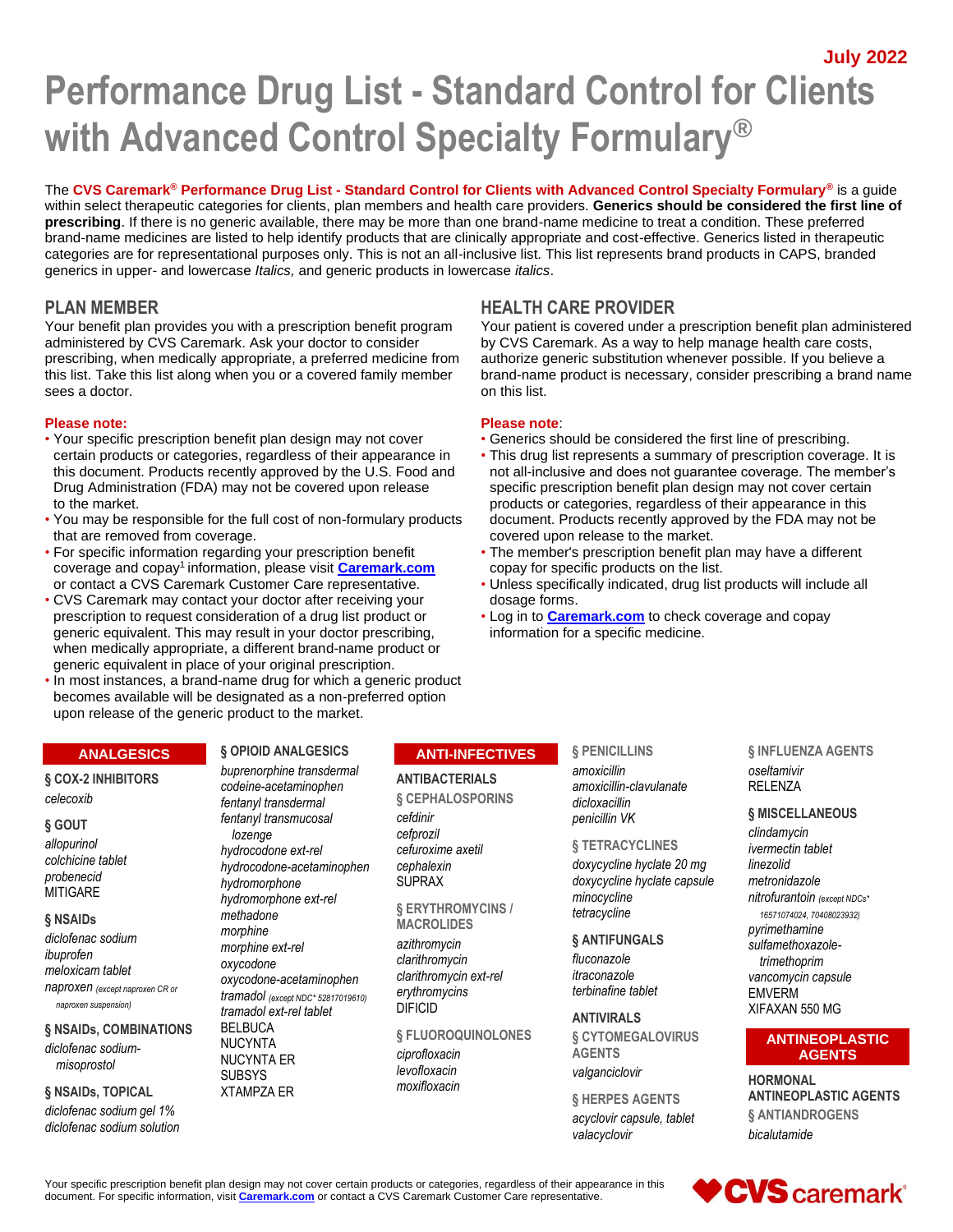#### **CARDIOVASCULAR**

#### **§ ACE INHIBITORS**

*enalapril fosinopril lisinopril quinapril ramipril*

#### **§ ACE INHIBITOR / DIURETIC COMBINATIONS**

*fosinopril-hydrochlorothiazide lisinopril-hydrochlorothiazide quinapril-hydrochlorothiazide*

#### **§ ALDOSTERONE RECEPTOR ANTAGONISTS**

*spironolactone*

#### **§ ANGIOTENSIN II RECEPTOR ANTAGONISTS / DIURETIC COMBINATIONS**

*candesartan / candesartanhydrochlorothiazide irbesartan / irbesartanhydrochlorothiazide losartan / losartanhydrochlorothiazide olmesartan / olmesartanhydrochlorothiazide telmisartan / telmisartanhydrochlorothiazide valsartan / valsartanhydrochlorothiazide*

#### **§ ANGIOTENSIN II RECEPTOR ANTAGONIST / CALCIUM CHANNEL BLOCKER COMBINATIONS**

*amlodipine-olmesartan amlodipine-telmisartan amlodipine-valsartan*

#### **§ ANGIOTENSIN II RECEPTOR ANTAGONIST / CALCIUM CHANNEL BLOCKER / DIURETIC COMBINATIONS**

*olmesartan-amlodipinehydrochlorothiazide*

**§ ANTIARRHYTHMICS** *disopyramide sotalol* MULTAQ

#### **ANTILIPEMICS**

**ACL INHIBITORS / COMBINATIONS** NEXI FTOL **NEXLIZET** 

#### **§ BILE ACID RESINS** *cholestyramine colesevelam*

**§ CHOLESTEROL ABSORPTION INHIBITORS** *ezetimibe*

#### **§ FIBRATES**

*fenofibrate (except fenofibrate capsule 50 mg, 130 mg; fenofibrate tablet 40 mg, 120 mg) fenofibric acid delayed-rel*

**§ HMG-CoA REDUCTASE INHIBITORS / COMBINATIONS**

*atorvastatin ezetimibe-simvastatin fluvastatin lovastatin pravastatin rosuvastatin simvastatin*

**§ NIACINS** *niacin ext-rel*

### **§ OMEGA-3 FATTY ACIDS**

*omega-3 acid ethyl esters* VASCEPA

#### **§ BETA-BLOCKERS**

*atenolol carvedilol carvedilol phosphate ext-rel metoprolol succinate ext-rel metoprolol tartrate nadolol nebivolol pindolol propranolol propranolol ext-rel*

#### **§ CALCIUM CHANNEL BLOCKERS**

*amlodipine diltiazem ext-rel (except generics for CARDIZEM LA) nifedipine ext-rel verapamil ext-rel*

#### **§ CALCIUM CHANNEL BLOCKER / ANTILIPEMIC COMBINATIONS** *amlodipine-atorvastatin*

**§ DIGITALIS GLYCOSIDES** *digoxin*

**§ DIRECT RENIN INHIBITORS / DIURETIC COMBINATIONS** *aliskiren* TEKTURNA HCT

**§ DIURETICS**

#### *amiloride furosemide hydrochlorothiazide metolazone spironolactonehydrochlorothiazide torsemide triamterene triamterenehydrochlorothiazide*

#### **HEART FAILURE**

BIDIL CORLANOR ENTRESTO **VERQUVO** 

#### **§ NITRATES**

*isosorbide dinitrate (except isosorbide dinitrate 40 mg) isosorbide mononitrate nitroglycerin lingual spray nitroglycerin sublingual*

**§ MISCELLANEOUS** *ranolazine ext-rel*

#### **CENTRAL NERVOUS SYSTEM**

**ANTIANXIETY § BENZODIAZEPINES** *alprazolam clonazepam diazepam*

*lorazepam oxazepam*

#### **§ ANTICONVULSANTS**

*carbamazepine carbamazepine ext-rel clobazam diazepam rectal gel divalproex sodium divalproex sodium ext-rel ethosuximide gabapentin lamotrigine lamotrigine ext-rel levetiracetam levetiracetam ext-rel oxcarbazepine phenobarbital phenytoin phenytoin sodium extended primidone rufinamide tiagabine topiramate valproic acid zonisamide* APTIOM FYCOMPA NAYZILAM OXTELLAR XR TROKENDI XR VALTOCO VIMPAT XCOPRI

#### **§ ANTIDEMENTIA**

*donepezil galantamine galantamine ext-rel memantine rivastigmine rivastigmine transdermal* NAMZARIC

#### **ANTIDEPRESSANTS**

**§ SELECTIVE SEROTONIN REUPTAKE INHIBITORS (SSRIs)** *citalopram escitalopram fluoxetine (except fluoxetine tablet 60 mg, fluoxetine tablet [generics for SARAFEM]) paroxetine HCl paroxetine HCl ext-rel (except NDC\* 60505367503) sertraline* **TRINTELLIX** 

**§ SEROTONIN NOREPINEPHRINE REUPTAKE INHIBITORS (SNRIs)**

*desvenlafaxine ext-rel duloxetine venlafaxine venlafaxine ext-rel capsule*

#### **§ MISCELLANEOUS**

**AGENTS** *bupropion bupropion ext-rel (except bupropion ext-rel tablet 450 mg) mirtazapine*

*trazodone* **§ ANTIPARKINSONIAN** 

**AGENTS**

*amantadine carbidopa-levodopa carbidopa-levodopa ext-rel carbidopa-levodopaentacapone entacapone pramipexole pramipexole ext-rel rasagiline ropinirole ropinirole ext-rel selegiline* NEUPRO

#### **ANTIPSYCHOTICS**

**§ ATYPICALS**

*aripiprazole clozapine olanzapine quetiapine quetiapine ext-rel risperidone ziprasidone* ABILIFY MAINTENA CAPLYTA LATUDA PERSERIS VRAYLAR

#### **§ ATTENTION DEFICIT HYPERACTIVITY DISORDER**

*amphetaminedextroamphetamine mixed salts amphetaminedextroamphetamine mixed salts ext-rel* \*\* *atomoxetine dexmethylphenidate ext-rel guanfacine ext-rel methylphenidate methylphenidate ext-rel* \*\* AZSTARYS JORNAY PM MYDAYIS QELBREE VYVANSE

**§ FIBROMYALGIA** *pregabalin*

#### **HYPNOTICS**

**§ NONBENZODIAZEPINES** *eszopiclone*

*ramelteon zolpidem zolpidem ext-rel* BELSOMRA

**§ TRICYCLICS** *doxepin*

#### **MIGRAINE**

**ACUTE MIGRAINE AGENTS**

**§ Triptans** *eletriptan naratriptan rizatriptan sumatriptan zolmitriptan* ONZETRA XSAIL ZEMBRACE SYMTOUCH ZOMIG NASAL SPRAY

#### **Miscellaneous**

NURTEC ODT UBRELVY

**PREVENTIVE MIGRAINE AGENTS**

**Monoclonal Antibodies** AJOVY **EMGALITY** 

#### **§ MUSCULOSKELETAL THERAPY AGENTS**

*cyclobenzaprine (except cyclobenzaprine tablet 7.5 mg)*

#### **§ NARCOLEPSY**

*armodafinil modafinil* SUNOSI

**§ POSTHERPETIC NEURALGIA (PHN)** *pregabalin ext-rel* GRALISE

**♥CVS** caremark®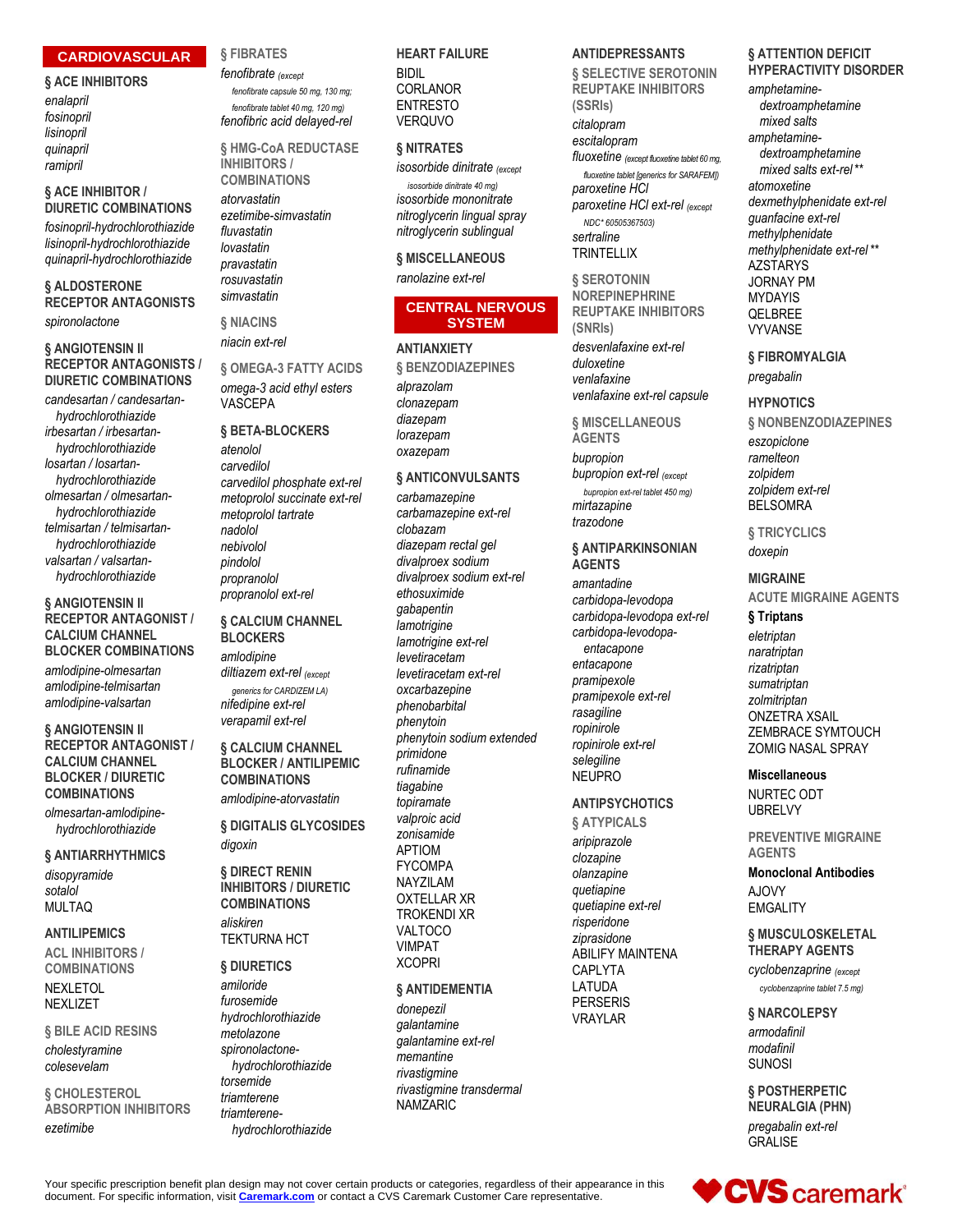#### **PSYCHOTHERAPEUTIC - MISCELLANEOUS**

**§ OPIOID ANTAGONISTS** *naloxone injection* NARCAN NASAL SPRAY

**§ PARTIAL OPIOID AGONIST / OPIOID ANTAGONIST COMBINATIONS**

*buprenorphine-naloxone sublingual* **ZUBSOLV** 

#### **ENDOCRINE AND METABOLIC**

**§ ANDROGENS**

*testosterone gel (except authorized generics for TESTIM and VOGELXO) testosterone solution* ANDRODERM NATESTO

**ANTIDIABETICS AMYLIN ANALOGS SYMLINPEN** 

**§ BIGUANIDES**

*metformin metformin ext-rel (except generics for FORTAMET and GLUMETZA)*

**§ BIGUANIDE / SULFONYLUREA COMBINATIONS** *glipizide-metformin*

**DIPEPTIDYL PEPTIDASE-4 (DPP-4) INHIBITORS** JANUVIA

**DIPEPTIDYL PEPTIDASE-4 (DPP-4) INHIBITOR / BIGUANIDE COMBINATIONS** JANUMET JANUMET XR

**INCRETIN MIMETIC AGENTS** OZEMPIC **RYBELSUS TRULICITY VICTOZA** 

**INCRETIN MIMETIC AGENT / INSULIN COMBINATIONS** SOLIQUA XULTOPHY

#### **INSULINS**

BASAGLAR FIASP HUMULIN R U-500 LEVEMIR NOVOLIN 70/30 NOVOLIN N NOVOLIN R NOVOLOG

NOVOLOG MIX 70/30 TOUJEO **TRESIBA** 

**§ INSULIN SENSITIZERS** *pioglitazone*

**§ INSULIN SENSITIZER / BIGUANIDE COMBINATIONS**

*pioglitazone-metformin*

**§ INSULIN SENSITIZER / SULFONYLUREA COMBINATIONS**

*pioglitazone-glimepiride*

**§ MEGLITINIDES** *nateglinide repaglinide*

**SODIUM-GLUCOSE CO-TRANSPORTER 2 (SGLT2) INHIBITORS** FARXIGA

JARDIANCE

**SODIUM-GLUCOSE CO-TRANSPORTER 2 (SGLT2) INHIBITOR / BIGUANIDE COMBINATIONS SYNJARDY** SYNJARDY XR XIGDUO XR

**SODIUM-GLUCOSE CO-TRANSPORTER 2 (SGLT2) INHIBITOR / DIPEPTIDYL PEPTIDASE-4 (DPP-4) INHIBITOR COMBINATIONS** GLYXAMBI

**SODIUM-GLUCOSE CO-TRANSPORTER 2 (SGLT2) INHIBITOR / DIPEPTIDYL PEPTIDASE-4 (DPP-4) INHIBITOR / BIGUANIDE COMBINATIONS** TRIJARDY XR

**§ SULFONYLUREAS** *glimepiride*

*glipizide glipizide ext-rel*

**SUPPLIES**

ACCU-CHEK AVIVA PLUS STRIPS AND KITS <sup>2</sup> ACCU-CHEK COMPACT PLUS STRIPS AND KITS <sup>2</sup> ACCU-CHEK GUIDE STRIPS AND KITS <sup>2</sup> ACCU-CHEK SMARTVIEW STRIPS AND KITS <sup>2</sup> BD ULTRAFINE INSULIN SYRINGES AND NEEDLES DEXCOM CONTINUOUS GLUCOSE MONITORING SYSTEM

OMNIPOD DASH INSULIN INFUSION PUMP OMNIPOD INSULIN INFUSION PUMP ONETOUCH ULTRA STRIPS AND KITS <sup>2</sup> ONETOUCH VERIO STRIPS AND KITS <sup>2</sup> V-GO INSULIN INFUSION PUMP

#### **ANTIOBESITY**

**INJECTABLE** SAXENDA WEGOVY

**ORAL OSYMIA** 

#### **CALCIUM REGULATORS**

**§ BISPHOSPHONATES** *alendronate ibandronate risedronate*

**§ CALCITONINS** *calcitonin-salmon*

**§ CARNITINE DEFICIENCY AGENTS** *levocarnitine*

#### **CONTRACEPTIVES**

**§ MONOPHASIC** *ethinyl estradioldrospirenone ethinyl estradioldrospirenone-levomefolate ethinyl estradiolnorethindrone acetate ethinyl estradiolnorethindrone acetate-iron*

**BIPHASIC** LO LOESTRIN FE

**§ TRIPHASIC** *ethinyl estradiol-norgestimate*

**FOUR PHASE** NATAZIA

**§ EXTENDED CYCLE** *ethinyl estradiollevonorgestrel*

**§ TRANSDERMAL**

*ethinyl estradiolnorelgestromin*

**VAGINAL** ANNOVERA NUVARING

**DIABETIC KIDNEY DISEASE** KERENDIA

**ENDOMETRIOSIS ORILISSA** 

#### **§ GLUCOCORTICOIDS**

*dexamethasone fludrocortisone hydrocortisone methylprednisolone prednisolone solution (except prednisolone solution 10 mg/5 mL, 20 mg/5 mL) prednisone*

#### **GLUCOSE ELEVATING AGENTS**

BAQSIMI GVOKE

**ZEGALOGUE** 

**MENOPAUSAL SYMPTOM AGENTS**

**§ ORAL** *estradiol estradiol-norethindrone* DUAVEE PREMPHASE PREMPRO

**§ TRANSDERMAL** *estradiol* CLIMARA PRO COMBIPATCH DIVIGEL EVAMIST

**§ VAGINAL** *estradiol vaginal cream* IMVEXXY VAGIFEM

#### **§ PHOSPHATE BINDER AGENTS**

*calcium acetate sevelamer carbonate* AURYXIA PHOSLYRA VELPHORO

**POTASSIUM-REMOVING AGENTS** LOKELMA **VFI TASSA** 

**PROGESTINS**

**§ ORAL** *medroxyprogesterone megestrol acetate progesterone, micronized*

**VAGINAL** CRINONE ENDOMETRIN

**§ SELECTIVE ESTROGEN RECEPTOR MODULATORS** *raloxifene*

**§ THYROID SUPPLEMENTS** *levothyroxine liothyronine* **SYNTHROID** 

**UTERINE FIBROIDS** MYFEMBREE ORIAHNN

#### **GASTROINTESTINAL**

**§ ANTIDIARRHEALS** *diphenoxylate-atropine loperamide*

**§ ANTIEMETICS**

*aprepitant doxylamine-pyridoxine delayed-rel dronabinol granisetron meclizine metoclopramide ondansetron prochlorperazine promethazine scopolamine transdermal trimethobenzamide* **SANCUSO** 

**§ ANTISPASMODICS** *dicyclomine*

**§ H2 RECEPTOR ANTAGONISTS** *famotidine*

**INFLAMMATORY BOWEL DISEASE**

**§ ORAL AGENTS**

*balsalazide budesonide capsule mesalamine delayed-rel (except*

*mesalamine delayed-rel tablet 800 mg) mesalamine ext-rel sulfasalazine sulfasalazine delayed-rel* ASACOL HD

#### **§ RECTAL AGENTS**

*hydrocortisone enema mesalamine suppository mesalamine suspension* CORTIFOAM

**§ IRRITABLE BOWEL SYNDROME**

*alosetron lubiprostone* LINZESS VIBERZI

**§ LAXATIVES**

*lactulose solution peg 3350-electrolytes (except generics for MOVIPREP)* **CLENPIQ** 

**OPIOID-INDUCED CONSTIPATION** SYMPROIC

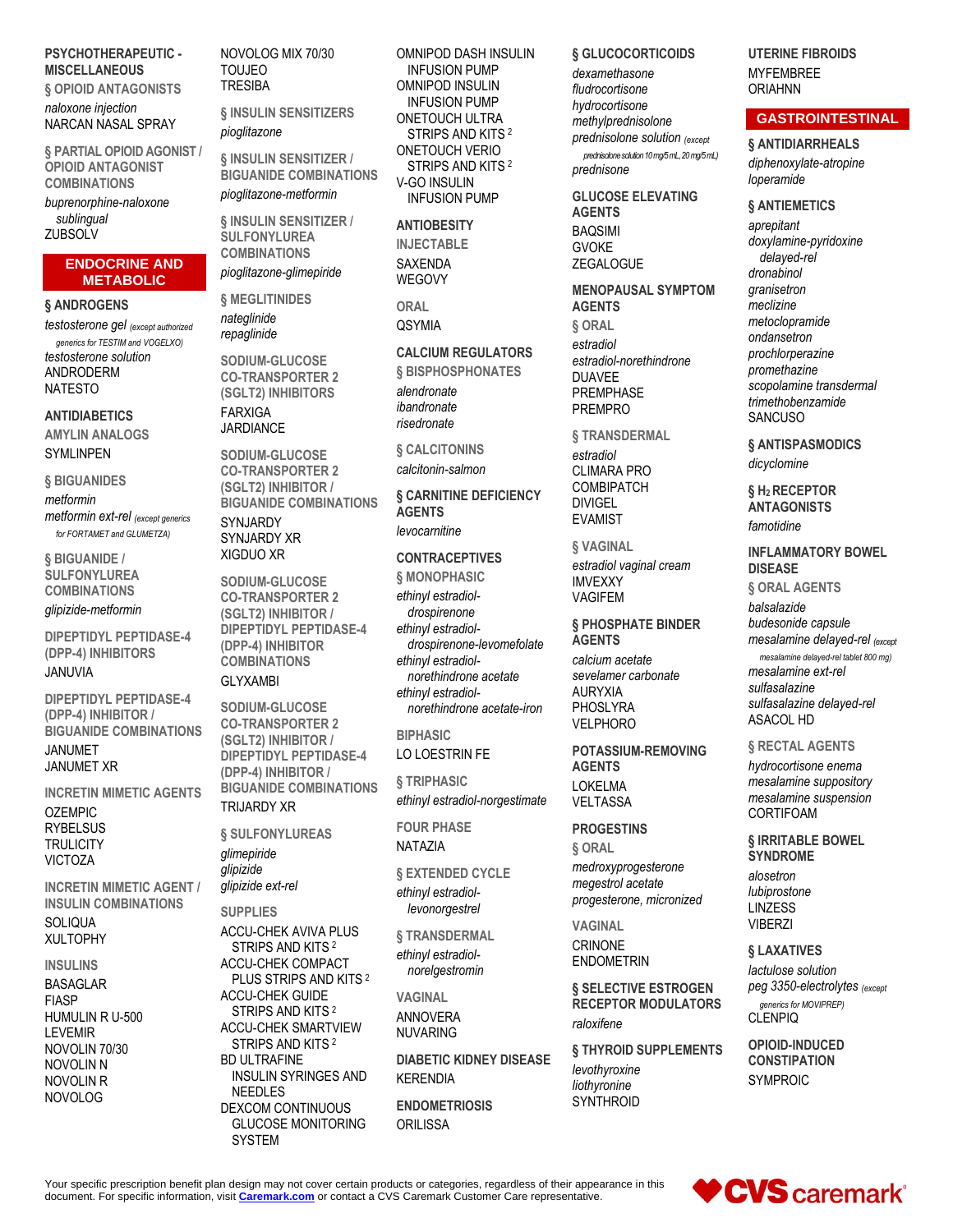**PANCREATIC ENZYMES** CREON VIOKACE ZENPEP

#### **§ PROTON PUMP INHIBITORS**

*esomeprazole delayed-rel lansoprazole delayed-rel omeprazole delayed-rel pantoprazole delayed-rel tablet*

**§ STEROIDS, RECTAL** PROCTOFOAM-HC

**§ ULCER THERAPY COMBINATIONS** PYLERA TALICIA

**§ MISCELLANEOUS** *sucralfate tablet*

#### **GENITOURINARY**

**§ BENIGN PROSTATIC HYPERPLASIA** *alfuzosin ext-rel doxazosin dutasteride dutasteride-tamsulosin finasteride silodosin tamsulosin terazosin*

**ERECTILE DYSFUNCTION ALPROSTADIL AGENTS** MUSE

**§ PHOSPHODIESTERASE INHIBITORS** *sildenafil tadalafil*

#### **§ URINARY ANTISPASMODICS**

*darifenacin ext-rel oxybutynin oxybutynin ext-rel solifenacin tolterodine tolterodine ext-rel trospium trospium ext-rel* GEMTESA TOVIAZ

#### **HEMATOLOGIC**

#### **ANTICOAGULANTS § INJECTABLE**

*enoxaparin* **§ ORAL** *warfarin* XARELTO

**§ SYNTHETIC HEPARINOID-LIKE AGENTS** *fondaparinux*

**§ PLATELET AGGREGATION INHIBITORS**

*clopidogrel dipyridamole ext-rel-aspirin prasugrel* **BRILINTA** 

#### **IMMUNOLOGIC AGENTS**

**ALLERGENIC EXTRACTS** GRASTEK RAGWITEK

#### **NUTRITIONAL / SUPPLEMENTS**

**§ ELECTROLYTES** *potassium chloride liquid*

**VITAMINS AND MINERALS § FOLIC ACID / COMBINATIONS** *folic acid*

**§ PRENATAL VITAMINS** *prenatal vitamins*

#### **RESPIRATORY**

**§ ANAPHYLAXIS TREATMENT AGENTS** *epinephrine auto-injector* AUVI-Q EPIPEN EPIPEN JR

**§ ANTICHOLINERGICS** *ipratropium inhalation solution* SPIRIVA YUPELRI

#### **ANTICHOLINERGIC / BETA AGONIST COMBINATIONS § SHORT ACTING**

*ipratropium-albuterol inhalation solution*

**LONG ACTING** ANORO ELLIPTA STIOLTO RESPIMAT

**ANTICHOLINERGIC / BETA AGONIST / STEROID INHALANT COMBINATIONS** BREZTRI AEROSPHERE TRELEGY ELLIPTA

**§ ANTIHISTAMINES, LOW SEDATING** *levocetirizine*

## **§ ANTITUSSIVES**

*benzonatate (except NDCs\* 69336012615, 69499032915)*

#### **BETA AGONISTS, INHALANTS**

**§ SHORT ACTING** *albuterol inhalation solution albuterol sulfate CFC-free aerosol (except NDC\* 66993001968) levalbuterol tartrate CFC-free aerosol*

#### **LONG ACTING**

**Hand-held Active Inhalation** SEREVENT STRIVERDI RESPIMAT

**Nebulized Passive Inhalation** PERFOROMIST

**§ LEUKOTRIENE MODULATORS** *montelukast zafirlukast*

**§ NASAL ANTIHISTAMINES** *azelastine olopatadine*

**§ NASAL STEROIDS / COMBINATIONS** *azelastine-fluticasone flunisolide fluticasone mometasone*

**PHOSPHODIESTERASE-4 INHIBITORS** DAI IRFSP

**STEROID / BETA AGONIST COMBINATIONS** ADVAIR DISKUS ADVAIR HFA \*\* BREO ELLIPTA \*\* SYMBICORT

#### **§ STEROID INHALANTS**

*budesonide inhalation suspension* ARNUITY ELLIPTA FLOVENT DISKUS FLOVENT HFA PULMICORT FLEXHALER QVAR REDIHALER

#### **TOPICAL**

**DERMATOLOGY ACNE § Topical** *adapalene (except adapalene pad) benzoyl peroxide clindamycin gel (except NDC\* 68682046275) clindamycin solution clindamycin-benzoyl peroxide erythromycin solution erythromycin-benzoyl* 

*peroxide*

*tretinoin* EPIDUO ONEXTON

**§ ACTINIC KERATOSIS** *fluorouracil cream 5% fluorouracil solution imiquimod* ZYCLARA

**§ ANTIBIOTICS** *gentamicin mupirocin ointment*

**§ ANTIFUNGALS**

*ciclopirox clotrimazole econazole ketoconazole cream 2% nystatin* NAFTIN

#### **§ ANTIPSORIATICS**

*acitretin calcipotriene ointment, solution methoxsalen* ENSTILAR

**§ ANTISEBORRHEICS** *ketoconazole shampoo 2% selenium sulfide lotion 2.5%*

**§ ATOPIC DERMATITIS**

*pimecrolimus tacrolimus*

## **EUCRISA**

### **CORTICOSTEROIDS**

**§ Low Potency**

*desonide (except desonide gel) hydrocortisone*

#### **§ Medium Potency**

*hydrocortisone butyrate cream, ointment, solution mometasone triamcinolone cream, lotion, ointment (except triamcinolone ointment 0.05%)*

#### **§ High Potency**

*desoximetasone fluocinonide (except fluocinonide cream 0.1%)*

BRYHALI

## **§ Very High Potency**

*clobetasol cream, foam, gel, lotion, ointment, shampoo halobetasol cream, ointment*

**§ LOCAL ANALGESICS** *lidocaine patch*

**§ LOCAL ANESTHETICS** *lidocaine-prilocaine*

**§ ROSACEA** *azelaic acid gel metronidazole* FINACEA FOAM ORACEA **SOOLANTRA** 

**MOUTH / THROAT / DENTAL AGENTS PROTECTANTS** EPISIL

#### **OPHTHALMIC**

**§ ANTIALLERGICS** *azelastine bepotastine cromolyn sodium olopatadine*

**§ ANTI-INFECTIVES** *ciprofloxacin erythromycin gentamicin levofloxacin moxifloxacin ofloxacin sulfacetamide tobramycin* **BESIVANCE** 

**§ ANTI-INFECTIVE / ANTI-INFLAMMATORY COMBINATIONS**

*neomycin-polymyxin Bbacitracin-hydrocortisone neomycin-polymyxin Bdexamethasone tobramycin-dexamethasone* TOBRADEX OINTMENT

#### **ANTI-INFLAMMATORIES**

#### **§ Nonsteroidal**

*bromfenac diclofenac ketorolac* ILEVRO PROLENSA

#### **§ Steroidal**

*dexamethasone difluprednate loteprednol prednisolone acetate 1%*

**§ ANTIVIRALS** *trifluridine*

**BETA-BLOCKERS**

**§ Nonselective** *timolol maleate solution*

**Selective** BETOPTIC S

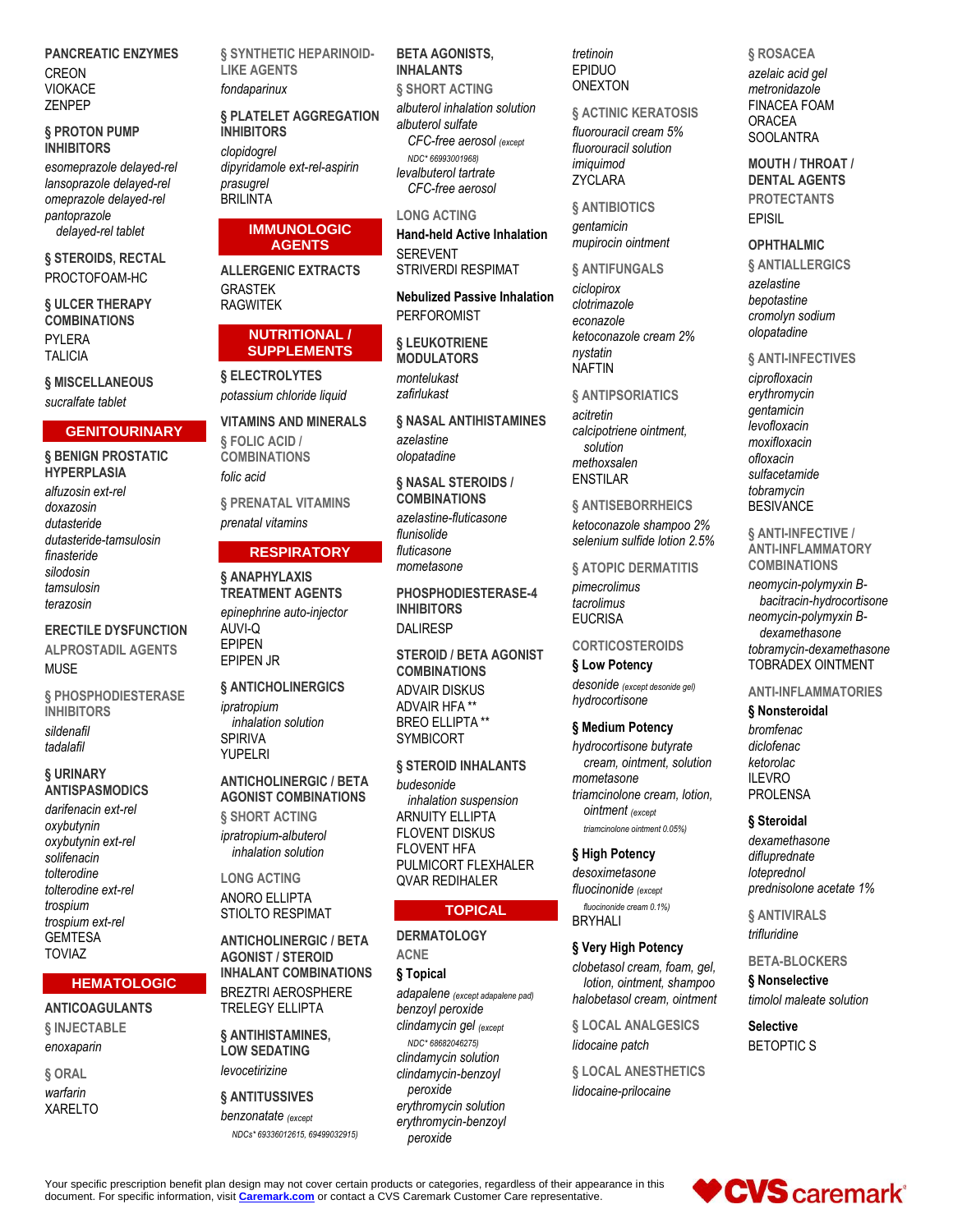**§ CARBONIC ANHYDRASE INHIBITORS** *brinzolamide*

#### *dorzolamide*

**§ CARBONIC ANHYDRASE INHIBITOR / BETA-BLOCKER COMBINATIONS** *dorzolamide-timolol*

**CARBONIC ANHYDRASE INHIBITOR / SYMPATHOMIMETIC COMBINATIONS** SIMBRINZA

**DRY EYE DISEASE** RESTASIS XIIDRA

**§ PROSTAGLANDINS** *latanoprost travoprost* LUMIGAN ZIOPTAN

**RHO KINASE INHIBITORS** RHOPRESSA

**QUICK REFERENCE DRUG LIST**

**RHO KINASE INHIBITOR / PROSTAGLANDIN COMBINATIONS** ROCKLATAN

**§ SYMPATHOMIMETICS**

*brimonidine* ALPHAGAN P

**SYMPATHOMIMETIC / BETA-BLOCKER COMBINATIONS** COMBIGAN

#### **OTIC § ANTI-INFECTIVES** *acetic acid ofloxacin otic*

*enalapril*

**§ ANTI-INFECTIVE / ANTI-INFLAMMATORY COMBINATIONS** *ciprofloxacin-dexamethasone neomycin-polymyxin Bhydrocortisone*

#### **A**

ABILIFY MAINTENA ACCU-CHEK AVIVA PLUS STRIPS AND KITS <sup>2</sup> ACCU-CHEK COMPACT PLUS STRIPS AND KITS <sup>2</sup> ACCU-CHEK GUIDE STRIPS AND KITS <sup>2</sup> ACCU-CHEK SMARTVIEW STRIPS AND KITS <sup>2</sup> *acetic acid acitretin acyclovir capsule, tablet adapalene (except adapalene pad)* ADVAIR DISKUS ADVAIR HFA \*\* AJOVY *albuterol inhalation solution albuterol sulfate CFC-free aerosol (except NDC\* 66993001968) alendronate alfuzosin ext-rel aliskiren allopurinol alosetron* ALPHAGAN P *alprazolam amantadine amiloride amlodipine amlodipine-atorvastatin amlodipine-olmesartan amlodipine-telmisartan amlodipine-valsartan amoxicillin amoxicillin-clavulanate amphetaminedextroamphetamine mixed salts amphetaminedextroamphetamine mixed salts ext-rel* \*\* ANDRODERM ANNOVERA ANORO ELLIPTA *aprepitant* APTIOM *aripiprazole armodafinil* ARNUITY ELLIPTA ASACOL HD

*atenolol atomoxetine atorvastatin* AURYXIA AUVI-Q *azelaic acid gel azelastine azelastine-fluticasone azithromycin* AZSTARYS

#### **B**

*balsalazide* BAQSIMI BASAGLAR BD ULTRAFINE INSULIN SYRINGES AND NEEDLES BELBUCA BELSOMRA *benzonatate (except NDCs\* 69336012615, 69499032915) benzoyl peroxide bepotastine* **BESIVANCE** BETOPTIC S *bicalutamide* BIDIL BREO ELLIPTA \*\* BREZTRI AEROSPHERE BRILINTA *brimonidine brinzolamide bromfenac* BRYHALI *budesonide capsule budesonide inhalation suspension buprenorphine transdermal buprenorphine-naloxone sublingual bupropion bupropion ext-rel (except bupropion ext-rel tablet 450 mg)*

#### **C**

*calcipotriene ointment, solution calcitonin-salmon calcium acetate candesartan*

*candesartanhydrochlorothiazide* CAPLYTA *carbamazepine carbamazepine ext-rel carbidopa-levodopa carbidopa-levodopa ext-rel carbidopa-levodopaentacapone carvedilol carvedilol phosphate ext-rel cefdinir cefprozil cefuroxime axetil celecoxib cephalexin cholestyramine ciclopirox ciprofloxacin ciprofloxacin-dexamethasone citalopram clarithromycin clarithromycin ext-rel* CLENPIQ CLIMARA PRO *clindamycin clindamycin gel (except NDC\* 68682046275) clindamycin solution clindamycin-benzoyl peroxide clobazam clobetasol cream, foam, gel, lotion, ointment, shampoo clonazepam clopidogrel clotrimazole clozapine codeine-acetaminophen colchicine tablet colesevelam* COMBIGAN **COMBIPATCH** CORLANOR CORTIFOAM CREON CRINONE *cromolyn sodium cyclobenzaprine (except cyclobenzaprine tablet 7.5 mg)*

### **D**

DALIRESP *darifenacin ext-rel desonide (except desonide gel) desoximetasone desvenlafaxine ext-rel dexamethasone* DEXCOM CONTINUOUS GLUCOSE MONITORING SYSTEM *dexmethylphenidate ext-rel diazepam diazepam rectal gel diclofenac diclofenac sodium diclofenac sodium gel 1% diclofenac sodium solution diclofenac sodiummisoprostol dicloxacillin dicyclomine* DIFICID *difluprednate digoxin diltiazem ext-rel (except generics for CARDIZEM LA) diphenoxylate-atropine dipyridamole ext-rel-aspirin disopyramide divalproex sodium divalproex sodium ext-rel* DIVIGEL *donepezil dorzolamide dorzolamide-timolol doxazosin doxepin doxycycline hyclate 20 mg doxycycline hyclate capsule doxylamine-pyridoxine delayed-rel dronabinol* DUAVEE *duloxetine dutasteride dutasteride-tamsulosin*

#### **E**

*econazole eletriptan* EMGALITY EMVERM

ENDOMETRIN *enoxaparin* ENSTILAR *entacapone* ENTRESTO EPIDUO *epinephrine auto-injector* EPIPEN EPIPEN JR EPISIL *erythromycin erythromycin solution erythromycin-benzoyl peroxide erythromycins escitalopram esomeprazole delayed-rel estradiol estradiol vaginal cream estradiol-norethindrone eszopiclone ethinyl estradioldrospirenone ethinyl estradioldrospirenone-levomefolate ethinyl estradiollevonorgestrel ethinyl estradiolnorelgestromin ethinyl estradiolnorethindrone acetate ethinyl estradiolnorethindrone acetate-iron ethinyl estradiol-norgestimate ethosuximide* **EUCRISA** EVAMIST *ezetimibe ezetimibe-simvastatin*

### **F**

*famotidine* FARXIGA *fenofibrate (except fenofibrate capsule 50 mg, 130 mg; fenofibrate tablet 40 mg, 120 mg) fenofibric acid delayed-rel fentanyl transdermal fentanyl transmucosal lozenge* FIASP

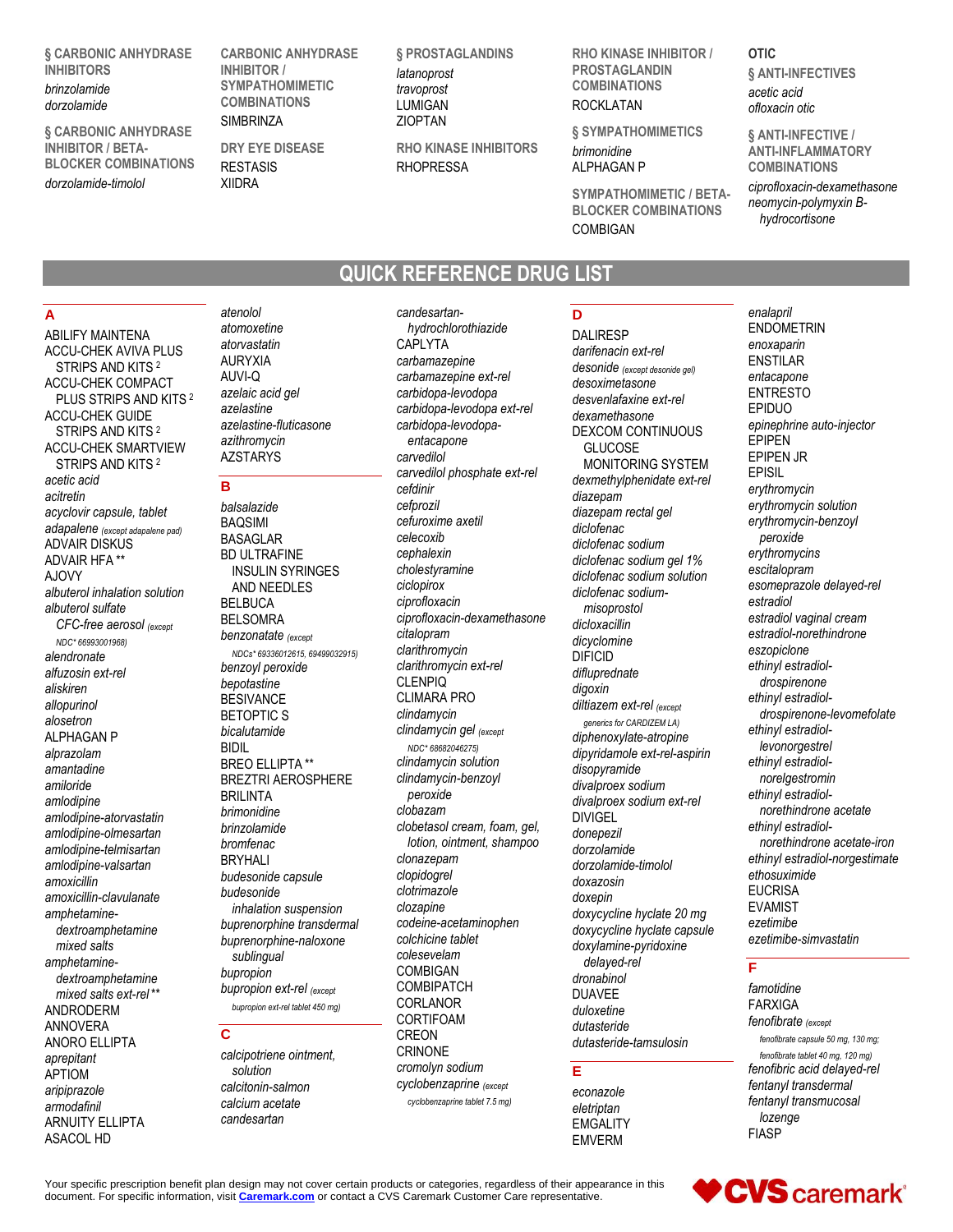FINACEA FOAM *finasteride* FLOVENT DISKUS FLOVENT HFA *fluconazole fludrocortisone flunisolide fluocinonide (except fluocinonide cream 0.1%) fluorouracil cream 5% fluorouracil solution fluoxetine (except fluoxetine tablet 60 mg, fluoxetine tablet [generics for SARAFEM]) fluticasone fluvastatin folic acid fondaparinux fosinopril fosinopril-hydrochlorothiazide furosemide* FYCOMPA

#### **G**

*gabapentin galantamine galantamine ext-rel* GEMTESA *gentamicin glimepiride glipizide glipizide ext-rel glipizide-metformin* **GLYXAMBI GRALISE** *granisetron* GRASTEK *guanfacine ext-rel* **GVOKE** 

#### **H**

*halobetasol cream, ointment* HUMULIN R U-500 *hydrochlorothiazide hydrocodone ext-rel hydrocodone-acetaminophen hydrocortisone hydrocortisone butyrate cream, ointment, solution hydrocortisone enema hydromorphone hydromorphone ext-rel*

#### **I**

*ibandronate ibuprofen* ILEVRO *imiquimod* IMVEXXY *ipratropium inhalation solution ipratropium-albuterol inhalation solution irbesartan irbesartanhydrochlorothiazide isosorbide dinitrate (except isosorbide dinitrate 40 mg)*

*isosorbide mononitrate itraconazole ivermectin tablet*

#### **J**

JANUMET JANUMET XR JANUVIA JARDIANCE JORNAY PM

## **K**

KERENDIA *ketoconazole cream 2% ketoconazole shampoo 2% ketorolac*

#### **L**

*lactulose solution lamotrigine lamotrigine ext-rel lansoprazole delayed-rel latanoprost* LATUDA *levalbuterol tartrate CFC-free aerosol* LEVEMIR *levetiracetam levetiracetam ext-rel levocarnitine levocetirizine levofloxacin levothyroxine lidocaine patch lidocaine-prilocaine linezolid* LINZESS *liothyronine lisinopril lisinopril-hydrochlorothiazide* LO LOESTRIN FE LOKELMA *loperamide lorazepam losartan losartan-hydrochlorothiazide loteprednol lovastatin lubiprostone* LUMIGAN

#### **M**

*meclizine medroxyprogesterone megestrol acetate meloxicam tablet memantine mesalamine delayed-rel (except mesalamine delayed-rel tablet 800 mg) mesalamine ext-rel mesalamine suppository mesalamine suspension metformin metformin ext-rel (except generics for FORTAMET and GLUMETZA) methadone methoxsalen methylphenidate*

*methylphenidate ext-rel* \*\* *methylprednisolone metoclopramide metolazone metoprolol succinate ext-rel metoprolol tartrate metronidazole minocycline mirtazapine* **MITIGARE** *modafinil mometasone montelukast morphine morphine ext-rel moxifloxacin* MULTAQ *mupirocin ointment* **MUSE** MYDAYIS MYFEMBREE

#### **N**

*nadolol* NAFTIN *naloxone injection* NAMZARIC *naproxen (except naproxen CR or naproxen suspension) naratriptan* NARCAN NASAL SPRAY NATAZIA *nateglinide* NATESTO NAYZILAM *nebivolol neomycin-polymyxin Bbacitracin-hydrocortisone neomycin-polymyxin Bdexamethasone neomycin-polymyxin Bhydrocortisone* NEUPRO NEXLETOL NEXLIZET *niacin ext-rel nifedipine ext-rel nitrofurantoin (except NDCs\* 16571074024, 70408023932) nitroglycerin lingual spray nitroglycerin sublingual* NOVOLIN 70/30 NOVOLIN N NOVOLIN R NOVOLOG NOVOLOG MIX 70/30 NUCYNTA NUCYNTA ER NURTEC ODT NUVARING *nystatin*

#### **O**

*ofloxacin ofloxacin otic olanzapine olmesartan*

*olmesartan-amlodipinehydrochlorothiazide olmesartanhydrochlorothiazide olopatadine omega-3 acid ethyl esters omeprazole delayed-rel* OMNIPOD DASH INSULIN INFUSION PUMP OMNIPOD INSULIN INFUSION PUMP *ondansetron* ONETOUCH ULTRA STRIPS AND KITS <sup>2</sup> ONETOUCH VERIO STRIPS AND KITS <sup>2</sup> ONEXTON ONZETRA XSAIL ORACEA ORIAHNN **ORILISSA** *oseltamivir oxazepam oxcarbazepine* OXTELLAR XR *oxybutynin oxybutynin ext-rel oxycodone oxycodone-acetaminophen* **OZEMPIC** 

#### **P**

*pantoprazole delayed-rel tablet paroxetine HCl paroxetine HCl ext-rel (except NDC\* 60505367503) peg 3350-electrolytes (except generics for MOVIPREP) penicillin VK* PERFOROMIST PERSERIS *phenobarbital phenytoin phenytoin sodium extended* **PHOSLYRA** *pimecrolimus pindolol pioglitazone pioglitazone-glimepiride pioglitazone-metformin potassium chloride liquid pramipexole pramipexole ext-rel prasugrel pravastatin prednisolone acetate 1% prednisolone solution (except prednisolone solution 10 mg/5 mL, 20 mg/5 mL) prednisone pregabalin pregabalin ext-rel* **PREMPHASE** PREMPRO *prenatal vitamins primidone probenecid prochlorperazine*

PROCTOFOAM-HC *progesterone, micronized* PROLENSA *promethazine propranolol propranolol ext-rel* PULMICORT FLEXHALER PYLERA *pyrimethamine*

#### **Q**

QELBREE **QSYMIA** *quetiapine quetiapine ext-rel quinapril quinapril-hydrochlorothiazide* QVAR REDIHALER

## **R**

RAGWITEK *raloxifene ramelteon ramipril ranolazine ext-rel rasagiline* **RELENZA** *repaglinide* RESTASIS RHOPRESSA *risedronate risperidone rivastigmine rivastigmine transdermal rizatriptan* ROCKLATAN *ropinirole ropinirole ext-rel rosuvastatin rufinamide* **RYBELSUS** 

#### **S**

**SANCUSO** SAXENDA *scopolamine transdermal selegiline selenium sulfide lotion 2.5%* SEREVENT *sertraline sevelamer carbonate sildenafil silodosin* **SIMBRINZA** *simvastatin solifenacin* SOLIQUA **SOOLANTRA** *sotalol* SPIRIVA *spironolactone spironolactonehydrochlorothiazide* STIOLTO RESPIMAT STRIVERDI RESPIMAT SUBSYS *sucralfate tablet sulfacetamide*

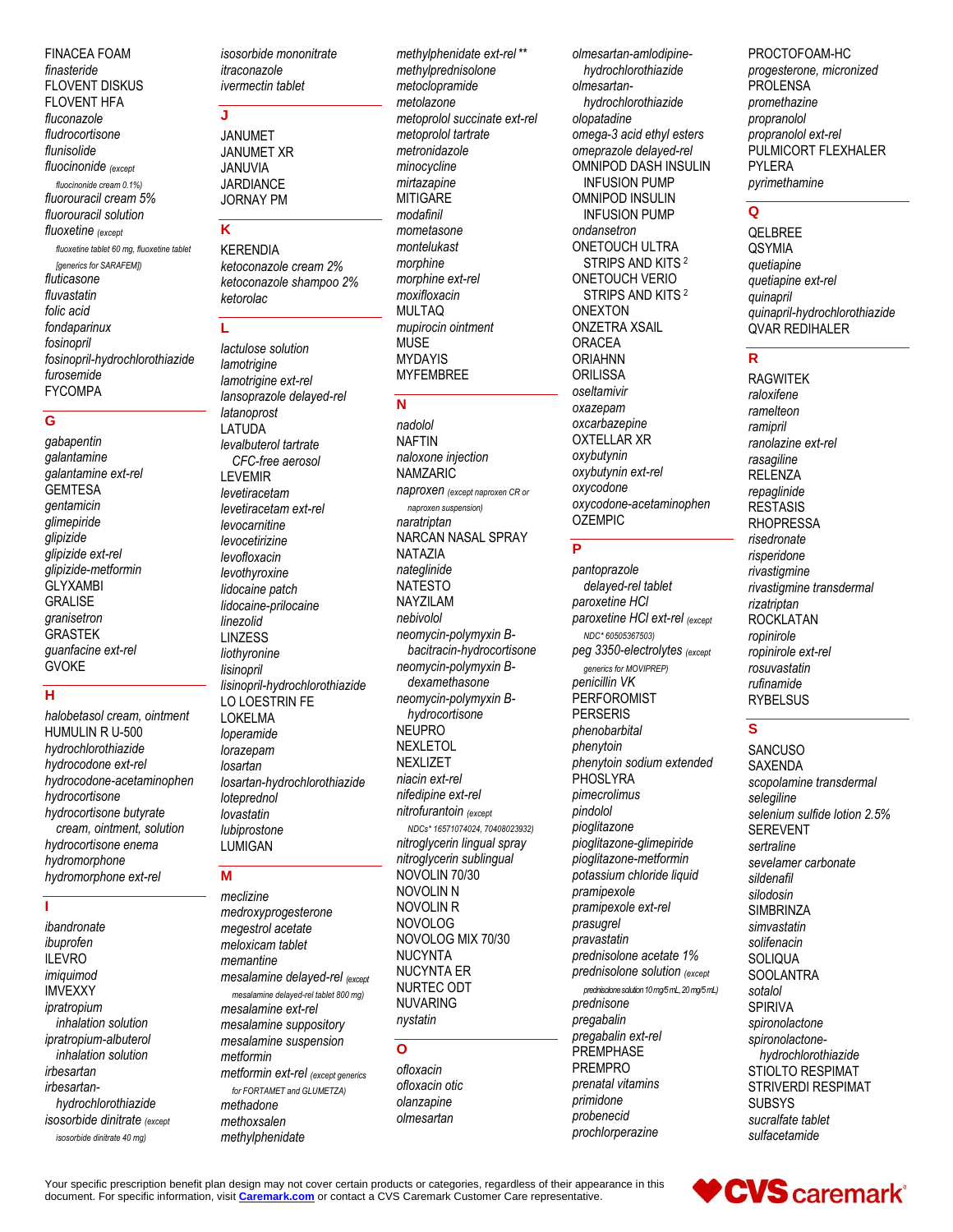*sulfamethoxazoletrimethoprim sulfasalazine sulfasalazine delayed-rel sumatriptan* SUNOSI SUPRAX SYMBICORT SYMLINPEN SYMPROIC SYNJARDY SYNJARDY XR **SYNTHROID** 

#### **T**

*tacrolimus tadalafil* TALICIA *tamsulosin* TEKTURNA HCT *telmisartan telmisartanhydrochlorothiazide terazosin terbinafine tablet*

*testosterone gel (except authorized generics for TESTIM and VOGELXO) testosterone solution tetracycline tiagabine timolol maleate solution* TOBRADEX OINTMENT *tobramycin tobramycin-dexamethasone tolterodine tolterodine ext-rel topiramate torsemide* TOUJEO TOVIAZ *tramadol (except NDC\* 52817019610) tramadol ext-rel tablet travoprost trazodone* TRELEGY ELLIPTA TRESIBA *tretinoin triamcinolone cream, lotion, ointment (except triamcinolone ointment 0.05%)*

*triamterene triamterenehydrochlorothiazide trifluridine* TRIJARDY XR *trimethobenzamide* **TRINTELLIX** TROKENDI XR *trospium trospium ext-rel* **TRULICITY** 

#### **U**

#### UBRELVY

**V** VAGIFEM *valacyclovir valganciclovir valproic acid valsartan valsartan-hydrochlorothiazide* VALTOCO *vancomycin capsule* VASCEPA

VELPHORO VELTASSA *venlafaxine venlafaxine ext-rel capsule verapamil ext-rel* VERQUVO V-GO INSULIN INFUSION PUMP VIBERZI VICTOZA VIMPAT VIOKACE VRAYLAR VYVANSE

## **W**

*warfarin* WEGOVY

**X**

XARELTO XCOPRI XIFAXAN 550 MG XIGDUO XR XIIDRA

#### XTAMPZA ER XULTOPHY

YUPELRI

#### **Z**

**Y**

*zafirlukast* ZEGALOGUE ZEMBRACE SYMTOUCH ZENPEP ZIOPTAN *ziprasidone zolmitriptan zolpidem zolpidem ext-rel* ZOMIG NASAL SPRAY *zonisamide* **ZUBSOLV** ZYCLARA

## **PREFERRED OPTIONS LIST**

| <b>DRUG NAME(S)</b>       | <b>PREFERRED OPTION(S)t</b>                                                                                                     | <b>DRUG NAME(S)</b>                                           | <b>PREFERRED OPTION(S)t</b>                                                                                |
|---------------------------|---------------------------------------------------------------------------------------------------------------------------------|---------------------------------------------------------------|------------------------------------------------------------------------------------------------------------|
| <b>ABILIFY</b>            | aripiprazole, clozapine, olanzapine,<br>quetiapine, quetiapine ext-rel, risperidone,<br>ziprasidone, CAPLYTA, LATUDA, VRAYLAR   | <b>ADZENYS XR-ODT</b>                                         | amphetamine-<br>dextroamphetamine mixed salts ext-rel**.<br>dexmethylphenidate ext-rel.                    |
| <b>ACANYA</b>             | adapalene (except adapalene pad),<br>benzoyl peroxide, clindamycin gel (except                                                  |                                                               | methylphenidate ext-rel**, AZSTARYS,<br>JORNAY PM, MYDAYIS, VYVANSE                                        |
|                           | NDC* 68682046275), clindamycin solution,                                                                                        | <b>AIMOVIG</b>                                                | AJOVY, EMGALITY                                                                                            |
|                           | clindamycin-benzoyl peroxide,<br>erythromycin solution, erythromycin-<br>benzoyl peroxide, tretinoin, EPIDUO,<br><b>ONEXTON</b> | albuterol sulfate CFC-free aerosol<br>(NDC* 66993001968 only) | albuterol sulfate CFC-free aerosol<br>(except NDC* 66993001968).<br>levalbuterol tartrate CFC-free aerosol |
| ACIPHEX, ACIPHEX SPRINKLE | esomeprazole delayed-rel, lansoprazole<br>delayed-rel, omeprazole delayed-rel,                                                  | ALEVICYN GEL, ALEVICYN SG,<br>ALEVICYN SOLUTION               | desonide (except desonide gel),<br>hydrocortisone                                                          |
|                           | pantoprazole delayed-rel tablet                                                                                                 | ALLISON MEDICAL INSULIN SYRINGES <sup>3</sup>                 | BD ULTRAFINE INSULIN SYRINGES                                                                              |
| <b>ACTICLATE</b>          | doxycycline hyclate 20 mg, doxycycline<br>hyclate capsule, minocycline, tetracycline                                            | <b>ALORA</b>                                                  | estradiol, DIVIGEL, EVAMIST                                                                                |
| Activite                  | folic acid                                                                                                                      | <b>ALREX</b>                                                  | azelastine, bepotastine, cromolyn sodium,<br>olopatadine                                                   |
| <b>ACTOS</b>              | pioglitazone                                                                                                                    | <b>ALTOPREV</b>                                               | atorvastatin, ezetimibe-simvastatin,<br>fluvastatin, lovastatin, pravastatin,<br>rosuvastatin, simvastatin |
| <b>ACUVAIL</b>            | bromfenac, diclofenac, ketorolac, ILEVRO,<br><b>PROLENSA</b>                                                                    |                                                               |                                                                                                            |
| acyclovir cream           | acyclovir capsule, acyclovir tablet,<br>valacyclovir                                                                            | <b>ALVESCO</b>                                                | ARNUITY ELLIPTA, FLOVENT DISKUS,<br>FLOVENT HFA, PULMICORT FLEXHALER,<br><b><i>OVAR REDIHALER</i></b>      |
| adapalene pad             | adapalene (except adapalene pad),<br>benzoyl peroxide, clindamycin gel (except                                                  | AMITIZA                                                       | lubiprostone, LINZESS, SYMPROIC                                                                            |
|                           | NDC* 68682046275), clindamycin solution,<br>clindamycin-benzoyl peroxide,<br>erythromycin solution, erythromycin-               | AMRIX                                                         | cyclobenzaprine<br>(except cyclobenzaprine tablet 7.5 mg)                                                  |
|                           | benzoyl peroxide, tretinoin, EPIDUO,<br><b>ONEXTON</b>                                                                          | <b>ANDROGEL</b>                                               | testosterone gel (except authorized generics<br>for TESTIM and VOGELXO),                                   |
| <b>ADDERALL</b>           | amphetamine-dextroamphetamine mixed salts,<br>methylphenidate                                                                   |                                                               | testosterone solution, ANDRODERM,<br><b>NATESTO</b>                                                        |
| <b>ADRENALIN</b>          | epinephrine auto-injector, AUVI-Q, EPIPEN,<br><b>EPIPEN JR</b>                                                                  | ANGELIQ                                                       | estradiol-norethindrone, PREMPHASE,<br><b>PREMPRO</b>                                                      |
|                           |                                                                                                                                 | APEXICON E                                                    | desoximetasone (except<br>desoximetasone ointment 0.05%).                                                  |

*desoximetasone ointment 0.05%*)*, fluocinonide* (except *fluocinonide cream 0.1%*), BRYHALI

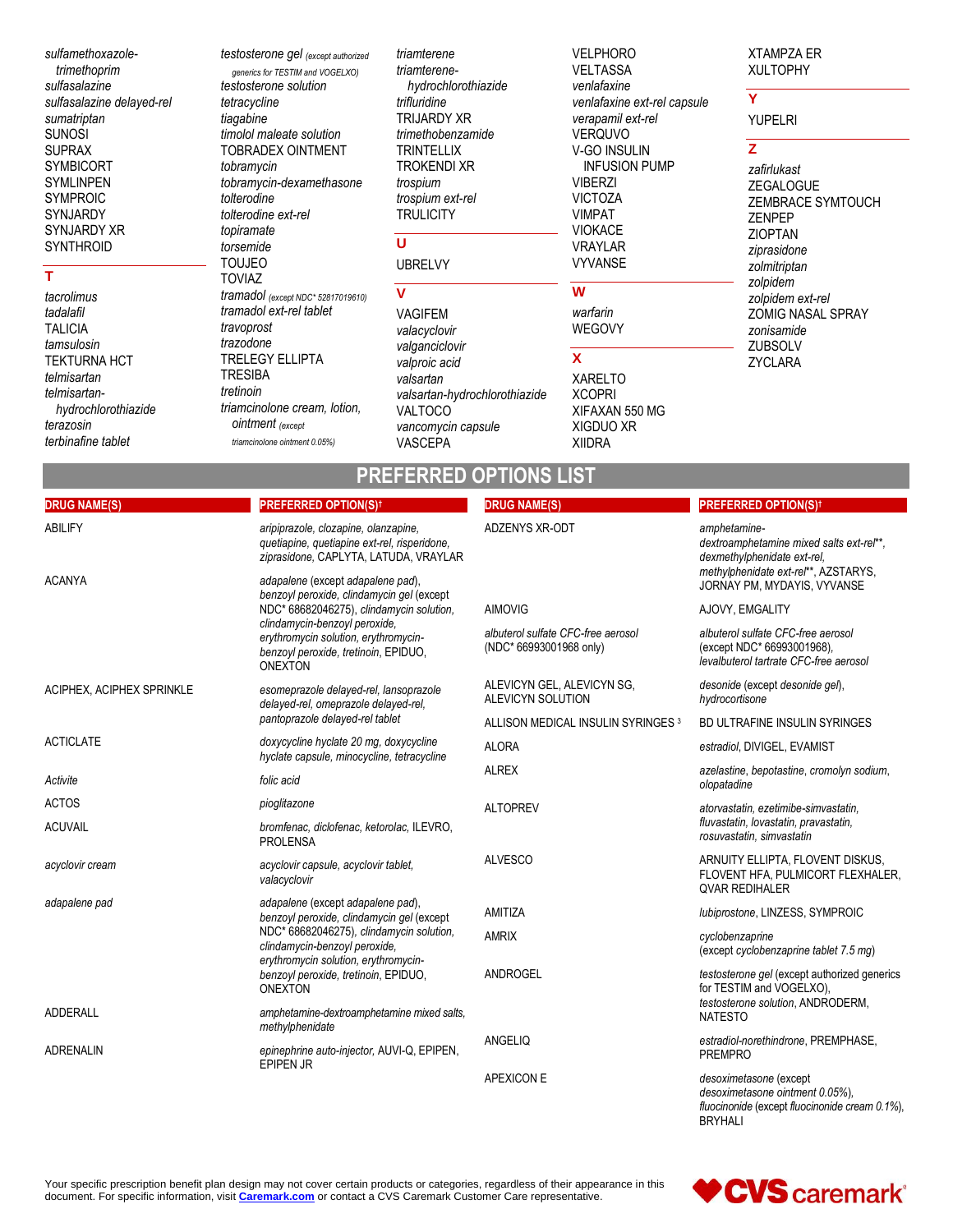| <b>DRUG NAME(S)</b>                     | <b>PREFERRED OPTION(S)<sup>†</sup></b>                                                                                                                                                                                                                                                          | <b>DRUG NAME(S)</b>                                                                                                                                                                  | <b>PREFERRED OPTION(S)<sup>†</sup></b>                                                                                                                                                                                                                        |
|-----------------------------------------|-------------------------------------------------------------------------------------------------------------------------------------------------------------------------------------------------------------------------------------------------------------------------------------------------|--------------------------------------------------------------------------------------------------------------------------------------------------------------------------------------|---------------------------------------------------------------------------------------------------------------------------------------------------------------------------------------------------------------------------------------------------------------|
| <b>APIDRA</b>                           | FIASP, NOVOLOG                                                                                                                                                                                                                                                                                  | <b>BENICAR, BENICAR HCT</b>                                                                                                                                                          | candesartan, candesartan-hydrochlorothiazide,<br>irbesartan, irbesartan-hydrochlorothiazide,                                                                                                                                                                  |
| APTENSIO XR                             | amphetamine-<br>dextroamphetamine mixed salts ext-rel**,<br>dexmethylphenidate ext-rel,<br>methylphenidate ext-rel**, AZSTARYS,<br>JORNAY PM, MYDAYIS, VYVANSE                                                                                                                                  |                                                                                                                                                                                      | losartan, losartan-hydrochlorothiazide,<br>olmesartan, olmesartan-hydrochlorothiazide,<br>telmisartan, telmisartan-hydrochlorothiazide,<br>valsartan, valsartan-hydrochlorothiazide                                                                           |
| ARMOUR THYROID                          | levothyroxine, liothyronine, SYNTHROID                                                                                                                                                                                                                                                          | <b>BENSAL HP</b>                                                                                                                                                                     | desonide (except desonide gel),<br>hydrocortisone                                                                                                                                                                                                             |
| ARTHROTEC<br>ASCENSIA STRIPS AND KITS 4 | celecoxib; diclofenac sodium, ibuprofen,<br>meloxicam tablet or naproxen (except<br>naproxen CR or naproxen suspension) WITH<br>esomeprazole delayed-rel, lansoprazole<br>delayed-rel, omeprazole delayed-rel, or<br>pantoprazole delayed-rel tablet<br>ACCU-CHEK AVIVA PLUS STRIPS AND KITS 2, | <b>BENZAC AC</b>                                                                                                                                                                     | adapalene (except adapalene pad),<br>benzoyl peroxide, clindamycin gel (except<br>NDC* 68682046275), clindamycin solution,<br>clindamycin-benzoyl peroxide,<br>erythromycin solution, erythromycin-<br>benzoyl peroxide, tretinoin, EPIDUO,<br><b>ONEXTON</b> |
|                                         | ACCU-CHEK COMPACT PLUS STRIPS AND KITS?<br>ACCU-CHEK GUIDE STRIPS AND KITS 2,<br>ACCU-CHEK SMARTVIEW STRIPS AND KITS <sup>2</sup> ,<br>ONETOUCH ULTRA STRIPS AND KITS <sup>2</sup> ,<br>ONETOUCH VERIO STRIPS AND KITS 2                                                                        | <b>BENZACLIN</b>                                                                                                                                                                     | adapalene (except adapalene pad),<br>benzoyl peroxide, clindamycin gel (except<br>NDC* 68682046275), clindamycin solution,<br>clindamycin-benzoyl peroxide,<br>erythromycin solution, erythromycin-                                                           |
| ASMANEX, ASMANEX HFA                    | ARNUITY ELLIPTA, FLOVENT DISKUS,<br>FLOVENT HFA, PULMICORT FLEXHALER,<br><b>QVAR REDIHALER</b>                                                                                                                                                                                                  | benzonatate                                                                                                                                                                          | benzoyl peroxide, tretinoin, EPIDUO,<br><b>ONEXTON</b>                                                                                                                                                                                                        |
| ATACAND, ATACAND HCT                    | candesartan, candesartan-hydrochlorothiazide,                                                                                                                                                                                                                                                   | (NDCs* 69336012615, 69499032915 only)                                                                                                                                                | benzonatate<br>(except NDCs* 69336012615, 69499032915)                                                                                                                                                                                                        |
|                                         | irbesartan, irbesartan-hydrochlorothiazide,<br>losartan, losartan-hydrochlorothiazide,<br>olmesartan, olmesartan-hydrochlorothiazide,                                                                                                                                                           | <b>BEPREVE</b>                                                                                                                                                                       | azelastine, bepotastine, cromolyn sodium,<br>olopatadine                                                                                                                                                                                                      |
| ativan                                  | telmisartan, telmisartan-hydrochlorothiazide,<br>valsartan, valsartan-hydrochlorothiazide<br>alprazolam, clonazepam, diazepam,                                                                                                                                                                  | BETAMETHASONE ACETATE-<br>BETAMETHASONE SODIUM PHOSPHATE                                                                                                                             | dexamethasone, hydrocortisone,<br>methylprednisolone, prednisolone solution<br>(except prednisolone solution 10 mg/5 mL,                                                                                                                                      |
|                                         | lorazepam, oxazepam                                                                                                                                                                                                                                                                             | BETAPACE, BETAPACE AF                                                                                                                                                                | 20 mg/5 mL), prednisone<br>sotalol                                                                                                                                                                                                                            |
| ATOPADERM                               | desonide (except desonide gel),<br>hydrocortisone                                                                                                                                                                                                                                               | <b>BETIMOL</b>                                                                                                                                                                       | timolol maleate solution, BETOPTIC S                                                                                                                                                                                                                          |
| ATROVENT HFA                            | ipratropium inhalation solution, SPIRIVA,                                                                                                                                                                                                                                                       | <b>BEVESPI AEROSPHERE</b>                                                                                                                                                            | ANORO ELLIPTA, STIOLTO RESPIMAT                                                                                                                                                                                                                               |
|                                         | <b>YUPELRI</b>                                                                                                                                                                                                                                                                                  | <b>BEYAZ</b>                                                                                                                                                                         | ethinyl estradiol-drospirenone,                                                                                                                                                                                                                               |
| <b>AVENOVA</b>                          | Consult doctor                                                                                                                                                                                                                                                                                  |                                                                                                                                                                                      | ethinyl estradiol-drospirenone-levomefolate,<br>ethinyl estradiol-levonorgestrel,                                                                                                                                                                             |
| AZASITE<br>AZELEX                       | ciprofloxacin, erythromycin, gentamicin,<br>levofloxacin, moxifloxacin, ofloxacin,<br>sulfacetamide, tobramycin, BESIVANCE<br>adapalene (except adapalene pad),                                                                                                                                 |                                                                                                                                                                                      | ethinyl estradiol-norethindrone acetate,<br>ethinyl estradiol-norethindrone acetate-iron,<br>ethinyl estradiol-norgestimate,<br>LO LOESTRIN FE, NATAZIA                                                                                                       |
|                                         | benzoyl peroxide, clindamycin gel (except                                                                                                                                                                                                                                                       | bimatoprost solution 0.03%                                                                                                                                                           | latanoprost, travoprost, LUMIGAN, ZIOPTAN                                                                                                                                                                                                                     |
| AZESCO <sup>5</sup>                     | NDC* 68682046275), clindamycin solution,<br>clindamycin-benzoyl peroxide,<br>erythromycin solution, erythromycin-<br>benzoyl peroxide, tretinoin, EPIDUO,<br><b>ONEXTON</b><br>prenatal vitamins                                                                                                | BREEZE 2 STRIPS AND KITS 4                                                                                                                                                           | ACCU-CHEK AVIVA PLUS STRIPS AND KITS <sup>2</sup> ,<br>ACCU-CHEK COMPACT PLUS STRIPS AND KITS?<br>ACCU-CHEK GUIDE STRIPS AND KITS 2,<br>ACCU-CHEK SMARTVIEW STRIPS AND KITS 2,<br>ONETOUCH ULTRA STRIPS AND KITS <sup>2</sup> .                               |
| AZOR                                    | amlodipine-olmesartan, amlodipine-telmisartan,                                                                                                                                                                                                                                                  |                                                                                                                                                                                      | ONETOUCH VERIO STRIPS AND KITS 2                                                                                                                                                                                                                              |
|                                         | amlodipine-valsartan                                                                                                                                                                                                                                                                            | <b>BROMSITE</b>                                                                                                                                                                      | bromfenac, diclofenac, ketorolac, ILEVRO,<br><b>PROLENSA</b>                                                                                                                                                                                                  |
| <b>BALCOLTRA</b>                        | ethinyl estradiol-drospirenone,<br>ethinyl estradiol-drospirenone-levomefolate,<br>ethinyl estradiol-levonorgestrel.<br>ethinyl estradiol-norethindrone acetate,<br>ethinyl estradiol-norethindrone acetate-iron,                                                                               | budesonide ext-rel                                                                                                                                                                   | balsalazide, mesalamine delayed-rel (except<br>mesalamine delayed-rel tablet 800 mg),<br>mesalamine ext-rel, sulfasalazine,<br>sulfasalazine delayed-rel, ASACOL HD                                                                                           |
|                                         | ethinyl estradiol-norgestimate,<br>LO LOESTRIN FE, NATAZIA                                                                                                                                                                                                                                      | Bupap                                                                                                                                                                                | diclofenac sodium, ibuprofen,<br>naproxen (except naproxen CR or<br>naproxen suspension)                                                                                                                                                                      |
| <b>BANZEL SUSPENSION</b>                | clobazam, lamotrigine, rufinamide,<br>topiramate, TROKENDI XR                                                                                                                                                                                                                                   | bupropion ext-rel tablet 450 mg                                                                                                                                                      | bupropion, bupropion ext-rel                                                                                                                                                                                                                                  |
| <b>BEAU RX</b>                          | Consult doctor                                                                                                                                                                                                                                                                                  |                                                                                                                                                                                      | (except bupropion ext-rel tablet 450 mg)                                                                                                                                                                                                                      |
| <b>BECONASE AQ</b>                      | azelastine-fluticasone, flunisolide, fluticasone,<br>mometasone                                                                                                                                                                                                                                 | butalbital-acetaminophen capsule,<br>butalbital-acetaminophen tablet 25-325 mg,<br>butalbital-acetaminophen tablet 50-300 mg,<br>BUTALBITAL-ACETAMINOPHEN<br>(NDC* 69499034230 only) | diclofenac sodium, ibuprofen,<br>naproxen (except naproxen CR or<br>naproxen suspension)                                                                                                                                                                      |

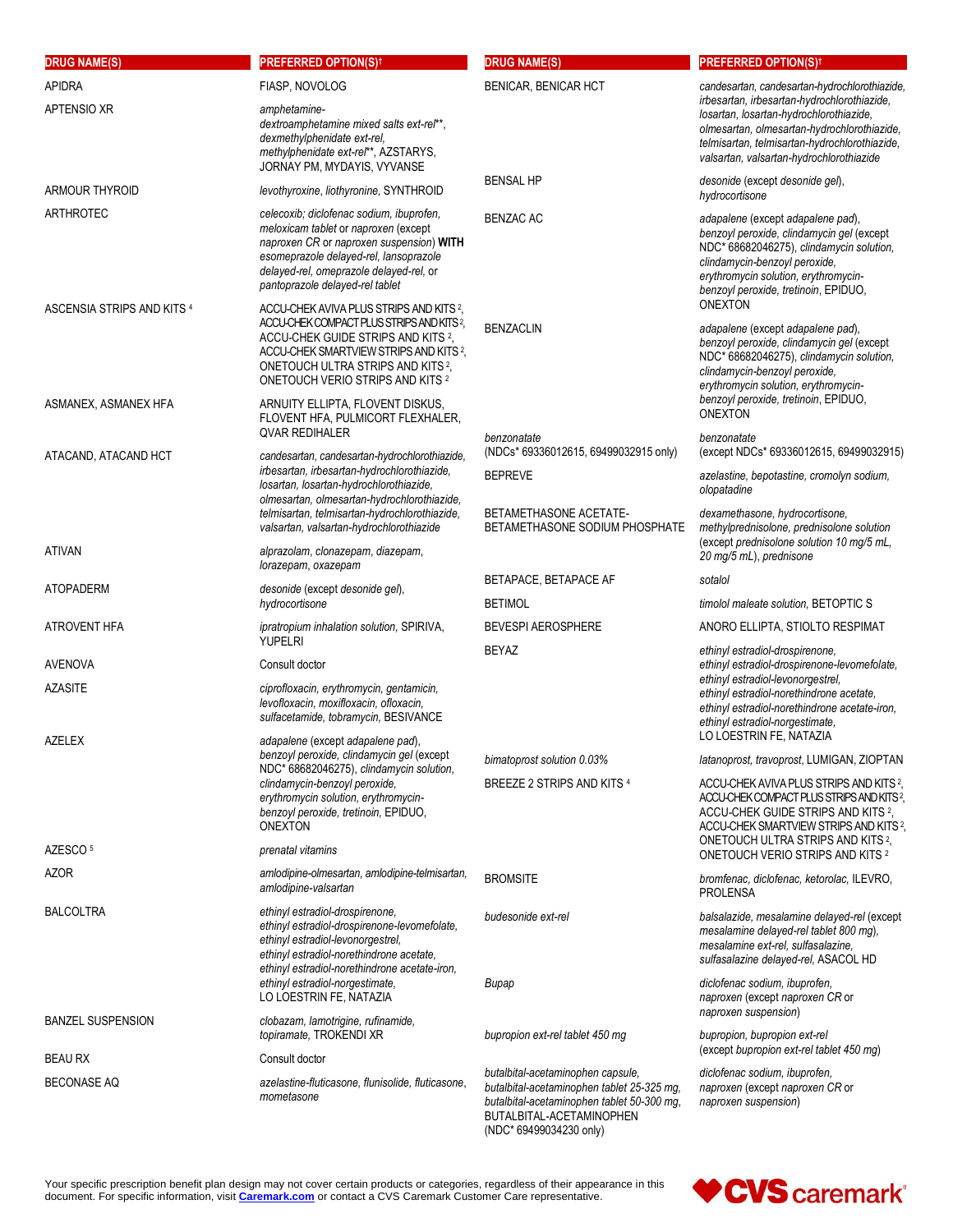| <b>DRUG NAME(S)</b>                                                                                                           | <b>PREFERRED OPTION(S)<sup>†</sup></b>                                                                                                                              | <b>DRUG NAME(S)</b>                     | <b>PREFERRED OPTION(S)<sup>†</sup></b>                                                                                                                                                                                                                        |
|-------------------------------------------------------------------------------------------------------------------------------|---------------------------------------------------------------------------------------------------------------------------------------------------------------------|-----------------------------------------|---------------------------------------------------------------------------------------------------------------------------------------------------------------------------------------------------------------------------------------------------------------|
| butalbital-acetaminophen-caffeine capsule                                                                                     | diclofenac sodium, ibuprofen,<br>naproxen (except naproxen CR or<br>naproxen suspension)                                                                            | ciprofloxacin-fluocinolone              | ciprofloxacin-dexamethasone, ofloxacin otic                                                                                                                                                                                                                   |
|                                                                                                                               |                                                                                                                                                                     | CITRANATAL <sup>5</sup>                 | prenatal vitamins                                                                                                                                                                                                                                             |
| <b>BUTRANS</b>                                                                                                                | buprenorphine transdermal, BELBUCA                                                                                                                                  | CLINDAGEL                               | adapalene (except adapalene pad),<br>benzoyl peroxide, clindamycin gel (except<br>NDC* 68682046275), clindamycin solution,<br>clindamycin-benzoyl peroxide,<br>erythromycin solution, erythromycin-<br>benzoyl peroxide, tretinoin, EPIDUO,<br><b>ONEXTON</b> |
| <b>BYDUREON BCISE</b>                                                                                                         | OZEMPIC, RYBELSUS, TRULICITY,<br><b>VICTOZA</b>                                                                                                                     |                                         |                                                                                                                                                                                                                                                               |
| <b>BYETTA</b>                                                                                                                 | OZEMPIC, RYBELSUS, TRULICITY,<br><b>VICTOZA</b>                                                                                                                     |                                         |                                                                                                                                                                                                                                                               |
| <b>CAFERGOT</b>                                                                                                               | eletriptan, naratriptan, rizatriptan, sumatriptan,<br>zolmitriptan, NURTEC ODT, ONZETRA XSAIL,<br>UBRELVY, ZEMBRACE SYMTOUCH,<br>ZOMIG NASAL SPRAY                  | clindamycin gel (NDC* 68682046275 only) | adapalene (except adapalene pad),<br>benzoyl peroxide, clindamycin gel (except<br>NDC* 68682046275), clindamycin solution,<br>clindamycin-benzoyl peroxide,                                                                                                   |
| calcipotriene cream, calcipotriene foam,<br><b>CALCIPOTRIENE FOAM</b>                                                         | calcipotriene ointment, calcipotriene solution                                                                                                                      |                                         | erythromycin solution, erythromycin-<br>benzoyl peroxide, tretinoin, EPIDUO,<br><b>ONEXTON</b>                                                                                                                                                                |
| calcipotriene-betamethasone                                                                                                   | calcipotriene ointment or calcipotriene<br>solution WITH desoximetasone (except                                                                                     | clobetasol spray                        | clobetasol foam                                                                                                                                                                                                                                               |
|                                                                                                                               | desoximetasone ointment 0.05%).                                                                                                                                     | <b>CLOBEX SPRAY</b>                     | clobetasol foam                                                                                                                                                                                                                                               |
|                                                                                                                               | fluocinonide (except fluocinonide cream 0.1%)<br>or BRYHALI: ENSTILAR                                                                                               | clocortolone cream                      | hydrocortisone butyrate cream,                                                                                                                                                                                                                                |
| calcitriol ointment                                                                                                           | calcipotriene ointment, calcipotriene solution                                                                                                                      |                                         | hydrocortisone butyrate ointment,<br>hydrocortisone butyrate solution,                                                                                                                                                                                        |
| CAMBIA                                                                                                                        | diclofenac sodium, ibuprofen,<br>naproxen (except naproxen CR or<br>naproxen suspension)                                                                            |                                         | mometasone, triamcinolone cream,<br>triamcinolone lotion, triamcinolone ointment<br>(except triamcinolone ointment 0.05%)                                                                                                                                     |
| CapsFenac Pak                                                                                                                 | diclofenac sodium, diclofenac sodium gel 1%,<br>diclofenac sodium solution, ibuprofen,<br>meloxicam tablet, naproxen (except<br>naproxen CR or naproxen suspension) | COLAZAL                                 | balsalazide, mesalamine delayed-rel (except<br>mesalamine delayed-rel tablet 800 mg),<br>mesalamine ext-rel, sulfasalazine,<br>sulfasalazine delayed-rel, ASACOL HD                                                                                           |
| Capsinac                                                                                                                      | diclofenac sodium, diclofenac sodium gel 1%,<br>diclofenac sodium solution, ibuprofen,<br>meloxicam tablet, naproxen (except<br>naproxen CR or naproxen suspension) | colchicine capsule                      | colchicine tablet, MITIGARE                                                                                                                                                                                                                                   |
|                                                                                                                               |                                                                                                                                                                     | <b>COLCRYS</b>                          | colchicine tablet, MITIGARE                                                                                                                                                                                                                                   |
|                                                                                                                               |                                                                                                                                                                     | <b>CONSENSI</b>                         | amlodipine WITH celecoxib                                                                                                                                                                                                                                     |
| CARAC                                                                                                                         | fluorouracil cream 5%, fluorouracil solution,<br>imiquimod, ZYCLARA                                                                                                 | CONTOUR NEXT STRIPS AND KITS 4          | ACCU-CHEK AVIVA PLUS STRIPS AND KITS 2,<br>ACCU-CHEK COMPACT PLUS STRIPS AND KITS?,<br>ACCU-CHEK GUIDE STRIPS AND KITS 2,                                                                                                                                     |
| CARAFATE                                                                                                                      | sucralfate tablet                                                                                                                                                   |                                         | ACCU-CHEK SMARTVIEW STRIPS AND KITS <sup>2</sup> ,                                                                                                                                                                                                            |
| CARBINOXAMINE TABLET 6 MG                                                                                                     | levocetirizine                                                                                                                                                      |                                         | ONETOUCH ULTRA STRIPS AND KITS <sup>2</sup> ,<br><b>ONETOUCH VERIO STRIPS AND KITS 2</b>                                                                                                                                                                      |
| CARDIZEM, CARDIZEM CD,<br><b>CARDIZEM LA</b>                                                                                  | diltiazem ext-rel<br>(except generics for CARDIZEM LA)                                                                                                              | <b>CONTOUR STRIPS AND KITS 4</b>        | ACCU-CHEK AVIVA PLUS STRIPS AND KITS 2,<br>ACCU-CHEK COMPACT PLUS STRIPS AND KITS?,                                                                                                                                                                           |
| carisoprodol 250 mg                                                                                                           | cyclobenzaprine<br>(except cyclobenzaprine tablet 7.5 mg)                                                                                                           |                                         | ACCU-CHEK GUIDE STRIPS AND KITS 2<br>ACCU-CHEK SMARTVIEW STRIPS AND KITS 2,<br>ONETOUCH ULTRA STRIPS AND KITS <sup>2</sup> ,                                                                                                                                  |
| CARNITOR, CARNITOR SF                                                                                                         | levocarnitine                                                                                                                                                       |                                         | <b>ONETOUCH VERIO STRIPS AND KITS 2</b>                                                                                                                                                                                                                       |
| <b>CELEBREX</b>                                                                                                               | celecoxib, diclofenac sodium, ibuprofen,<br>meloxicam tablet, naproxen (except                                                                                      | <b>CONTRAVE</b>                         | QSYMIA, SAXENDA, WEGOVY                                                                                                                                                                                                                                       |
|                                                                                                                               | naproxen CR or naproxen suspension)                                                                                                                                 | CORDRAN CREAM, CORDRAN LOTION           | desonide (except desonide gel),<br>hydrocortisone                                                                                                                                                                                                             |
| chlordiazepoxide-clidinium<br>(NDCs* 11534019701, 42494040901,<br>51293069601, 51293069610, 67877073101,<br>70700018501 only) | dicyclomine                                                                                                                                                         | <b>CORDRAN OINTMENT</b>                 | hydrocortisone butyrate cream.<br>hydrocortisone butyrate ointment,<br>hydrocortisone butyrate solution,                                                                                                                                                      |
| chlorzoxazone 250 mg,<br>chlorzoxazone 375 mg,<br>chlorzoxazone 500 mg (NDC* 73007001303 only),                               | cyclobenzaprine<br>(except cyclobenzaprine tablet 7.5 mg)                                                                                                           |                                         | mometasone, triamcinolone cream,<br>triamcinolone lotion, triamcinolone ointment<br>(except triamcinolone ointment 0.05%)                                                                                                                                     |
| chlorzoxazone 750 mg                                                                                                          |                                                                                                                                                                     | <b>CORDRAN TAPE</b>                     | clobetasol cream, clobetasol foam, clobetasol gel,<br>clobetasol lotion, clobetasol ointment,                                                                                                                                                                 |
| <b>CIALIS</b>                                                                                                                 | sildenafil, tadalafil                                                                                                                                               |                                         | halobetasol cream, halobetasol ointment                                                                                                                                                                                                                       |
| <b>CICATRACE</b>                                                                                                              | Consult doctor                                                                                                                                                      | <b>COREG CR</b>                         | atenolol, carvedilol, carvedilol phosphate ext-rel,<br>metoprolol succinate ext-rel,                                                                                                                                                                          |
| CILOXAN                                                                                                                       | ciprofloxacin, erythromycin, gentamicin,<br>levofloxacin, moxifloxacin, ofloxacin,<br>sulfacetamide, tobramycin, BESIVANCE                                          |                                         | metoprolol tartrate, nadolol, nebivolol,<br>pindolol, propranolol, propranolol ext-rel                                                                                                                                                                        |
| <b>CIPRO HC</b>                                                                                                               | ciprofloxacin-dexamethasone, ofloxacin otic                                                                                                                         | CoreMino                                | doxycycline hyclate 20 mg, doxycycline                                                                                                                                                                                                                        |
| <b>CIPRODEX</b>                                                                                                               | ciprofloxacin-dexamethasone, ofloxacin otic                                                                                                                         |                                         | hyclate capsule, minocycline, tetracycline                                                                                                                                                                                                                    |

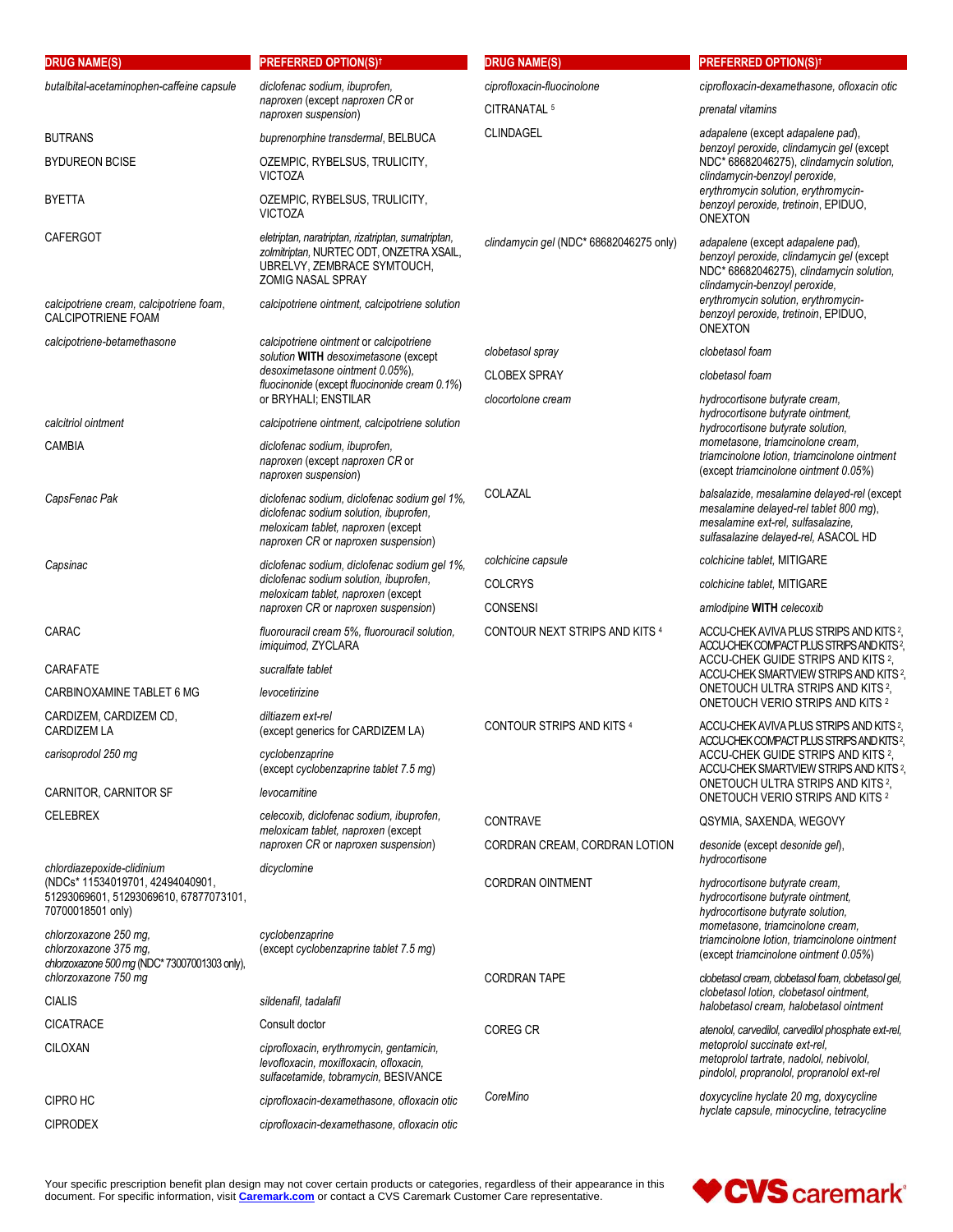| <b>DRUG NAME(S)</b>                                               | <b>PREFERRED OPTION(S)<sup>†</sup></b>                                                                                                                              | <b>DRUG NAME(S)</b>                                                                                                                    | <b>PREFERRED OPTION(S)t</b>                                                                                                                                                                                                             |
|-------------------------------------------------------------------|---------------------------------------------------------------------------------------------------------------------------------------------------------------------|----------------------------------------------------------------------------------------------------------------------------------------|-----------------------------------------------------------------------------------------------------------------------------------------------------------------------------------------------------------------------------------------|
| COZAAR                                                            | candesartan, irbesartan, losartan,<br>olmesartan, telmisartan, valsartan                                                                                            | diflorasone cream, diflorasone ointment                                                                                                | desoximetasone (except<br>desoximetasone ointment 0.05%),                                                                                                                                                                               |
| <b>CRESEMBA</b>                                                   | itraconazole                                                                                                                                                        |                                                                                                                                        | fluocinonide (except fluocinonide cream 0.1%),<br><b>BRYHALI</b>                                                                                                                                                                        |
| <b>CRESTOR</b>                                                    | atorvastatin, ezetimibe-simvastatin,<br>fluvastatin, lovastatin, pravastatin,<br>rosuvastatin, simvastatin                                                          | dihydroergotamine spray                                                                                                                | eletriptan, naratriptan, rizatriptan, sumatriptan,<br>zolmitriptan, NURTEC ODT, ONZETRA XSAIL,<br>UBRELVY, ZEMBRACE SYMTOUCH,<br><b>ZOMIG NASAL SPRAY</b>                                                                               |
| cyclobenzaprine ext-rel capsule,<br>cyclobenzaprine tablet 7.5 mg | cyclobenzaprine<br>(except cyclobenzaprine tablet 7.5 mg)                                                                                                           | diltiazem ext-rel                                                                                                                      | diltiazem ext-rel                                                                                                                                                                                                                       |
| <b>CYMBALTA</b>                                                   | desvenlafaxine ext-rel, duloxetine,<br>venlafaxine, venlafaxine ext-rel capsule                                                                                     | (generics for CARDIZEM LA only)<br>DIOVAN, DIOVAN HCT                                                                                  | (except generics for CARDIZEM LA)<br>candesartan, candesartan-hydrochlorothiazide,                                                                                                                                                      |
| <b>CYTOMEL</b>                                                    | levothyroxine, liothyronine, SYNTHROID                                                                                                                              |                                                                                                                                        | irbesartan, irbesartan-hydrochlorothiazide,<br>losartan, losartan-hydrochlorothiazide,                                                                                                                                                  |
| <b>DARAPRIM</b>                                                   | pyrimethamine                                                                                                                                                       |                                                                                                                                        | olmesartan, olmesartan-hydrochlorothiazide,<br>telmisartan, telmisartan-hydrochlorothiazide,                                                                                                                                            |
| <b>DAYTRANA</b>                                                   | amphetamine-<br>dextroamphetamine mixed salts ext-rel**,                                                                                                            |                                                                                                                                        | valsartan, valsartan-hydrochlorothiazide                                                                                                                                                                                                |
|                                                                   | dexmethylphenidate ext-rel,                                                                                                                                         | <b>Diphen Elixir</b>                                                                                                                   | levocetirizine                                                                                                                                                                                                                          |
|                                                                   | methylphenidate ext-rel**, AZSTARYS,<br>JORNAY PM, MYDAYIS, VYVANSE                                                                                                 | <b>DORAL</b>                                                                                                                           | doxepin, eszopiclone, ramelteon, zolpidem,<br>zolpidem ext-rel, BELSOMRA                                                                                                                                                                |
| <b>DELZICOL</b>                                                   | balsalazide, mesalamine delayed-rel (except<br>mesalamine delayed-rel tablet 800 mg),<br>mesalamine ext-rel, sulfasalazine,                                         | DORYX, DORYX MPC                                                                                                                       | doxycycline hyclate 20 mg, doxycycline<br>hyclate capsule, minocycline, tetracycline                                                                                                                                                    |
| desonide gel                                                      | sulfasalazine delayed-rel, ASACOL HD<br>desonide (except desonide gel),<br>hydrocortisone                                                                           | doxepin cream                                                                                                                          | desonide (except desonide gel),<br>hydrocortisone, pimecrolimus, tacrolimus,<br><b>EUCRISA</b>                                                                                                                                          |
| desoximetasone ointment 0.05%                                     | hydrocortisone butyrate cream,<br>hydrocortisone butyrate ointment,                                                                                                 | doxycycline hyclate delayed-rel tablet                                                                                                 | doxycycline hyclate 20 mg, doxycycline<br>hyclate capsule, minocycline, tetracycline                                                                                                                                                    |
|                                                                   | hydrocortisone butyrate solution,<br>mometasone, triamcinolone cream,<br>triamcinolone lotion, triamcinolone ointment<br>(except triamcinolone ointment 0.05%)      | doxycycline hyclate tablet 50 mg<br>(NDC* 72143021160 only),<br>doxycycline hyclate tablet 75 mg,<br>doxycycline hyclate tablet 150 mg | doxycycline hyclate 20 mg, doxycycline<br>hyclate capsule, minocycline, tetracycline                                                                                                                                                    |
| DesRx                                                             | desonide (except desonide gel),<br>hydrocortisone                                                                                                                   | doxycycline monohydrate capsule 75 mg,<br>doxycycline monohydrate capsule 150 mg                                                       | doxycycline hyclate 20 mg, doxycycline<br>hyclate capsule, minocycline, tetracycline                                                                                                                                                    |
| <b>DETROL LA</b>                                                  | darifenacin ext-rel, oxybutynin ext-rel,<br>solifenacin, tolterodine, tolterodine ext-rel,<br>trospium, trospium ext-rel, GEMTESA,                                  | doxycycline monohydrate delayed-rel<br>capsule                                                                                         | <b>ORACEA</b>                                                                                                                                                                                                                           |
|                                                                   | <b>TOVIAZ</b>                                                                                                                                                       | <b>DULERA</b>                                                                                                                          | ADVAIR DISKUS, ADVAIR HFA**,<br><b>BREO ELLIPTA**, SYMBICORT</b>                                                                                                                                                                        |
| dexchlorpheniramine                                               | levocetirizine                                                                                                                                                      | <b>DUOBRII</b>                                                                                                                         | calcipotriene ointment or                                                                                                                                                                                                               |
| Dexifol<br><b>DEXILANT</b>                                        | folic acid<br>esomeprazole delayed-rel, lansoprazole<br>delayed-rel, omeprazole delayed-rel,<br>pantoprazole delayed-rel tablet                                     |                                                                                                                                        | calcipotriene solution WITH desoximetasone<br>(except desoximetasone ointment 0.05%),<br>fluocinonide (except fluocinonide cream 0.1%)<br>or BRYHALI; ENSTILAR                                                                          |
| dexlansoprazole delayed-rel                                       | esomeprazole delayed-rel, lansoprazole<br>delayed-rel, omeprazole delayed-rel,                                                                                      | <b>DUTOPROL</b>                                                                                                                        | metoprolol succinate ext-rel WITH<br>hydrochlorothiazide                                                                                                                                                                                |
| diclofenac potassium tablet 25 mg                                 | pantoprazole delayed-rel tablet<br>diclofenac sodium, ibuprofen,                                                                                                    | <b>DYMISTA</b>                                                                                                                         | azelastine-fluticasone, flunisolide, fluticasone,<br>mometasone                                                                                                                                                                         |
|                                                                   | meloxicam tablet, naproxen (except<br>naproxen CR or naproxen suspension)                                                                                           | <b>DYRENIUM</b>                                                                                                                        | amiloride, triamterene                                                                                                                                                                                                                  |
| Diclofex DC                                                       | diclofenac sodium, diclofenac sodium gel 1%,<br>diclofenac sodium solution, ibuprofen,<br>meloxicam tablet, naproxen (except<br>naproxen CR or naproxen suspension) | EDARBI, EDARBYCLOR                                                                                                                     | candesartan, candesartan-hydrochlorothiazide,<br>irbesartan, irbesartan-hydrochlorothiazide,<br>losartan, losartan-hydrochlorothiazide,<br>olmesartan, olmesartan-hydrochlorothiazide,<br>telmisartan, telmisartan-hydrochlorothiazide, |
| DicloHeal-60                                                      | diclofenac sodium, diclofenac sodium gel 1%,<br>diclofenac sodium solution, ibuprofen,<br>meloxicam tablet, naproxen (except<br>naproxen CR or naproxen suspension) | <b>EDLUAR</b>                                                                                                                          | valsartan, valsartan-hydrochlorothiazide<br>doxepin, eszopiclone, ramelteon, zolpidem,<br>zolpidem ext-rel, BELSOMRA                                                                                                                    |
| DIFFERIN LOTION                                                   | adapalene (except adapalene pad),                                                                                                                                   | E.E.S. GRANULES                                                                                                                        | erythromycins                                                                                                                                                                                                                           |
|                                                                   | benzoyl peroxide, clindamycin gel (except<br>NDC* 68682046275), clindamycin solution,                                                                               | EFFEXOR XR                                                                                                                             | desvenlafaxine ext-rel, duloxetine,<br>venlafaxine, venlafaxine ext-rel capsule                                                                                                                                                         |
|                                                                   | clindamycin-benzoyl peroxide,<br>erythromycin solution, erythromycin-                                                                                               | <b>ELIDEL</b>                                                                                                                          | pimecrolimus, tacrolimus, EUCRISA                                                                                                                                                                                                       |
| benzoyl peroxide, tretinoin, EPIDUO,<br><b>ONEXTON</b>            | <b>ELIQUIS</b>                                                                                                                                                      | warfarin, XARELTO                                                                                                                      |                                                                                                                                                                                                                                         |

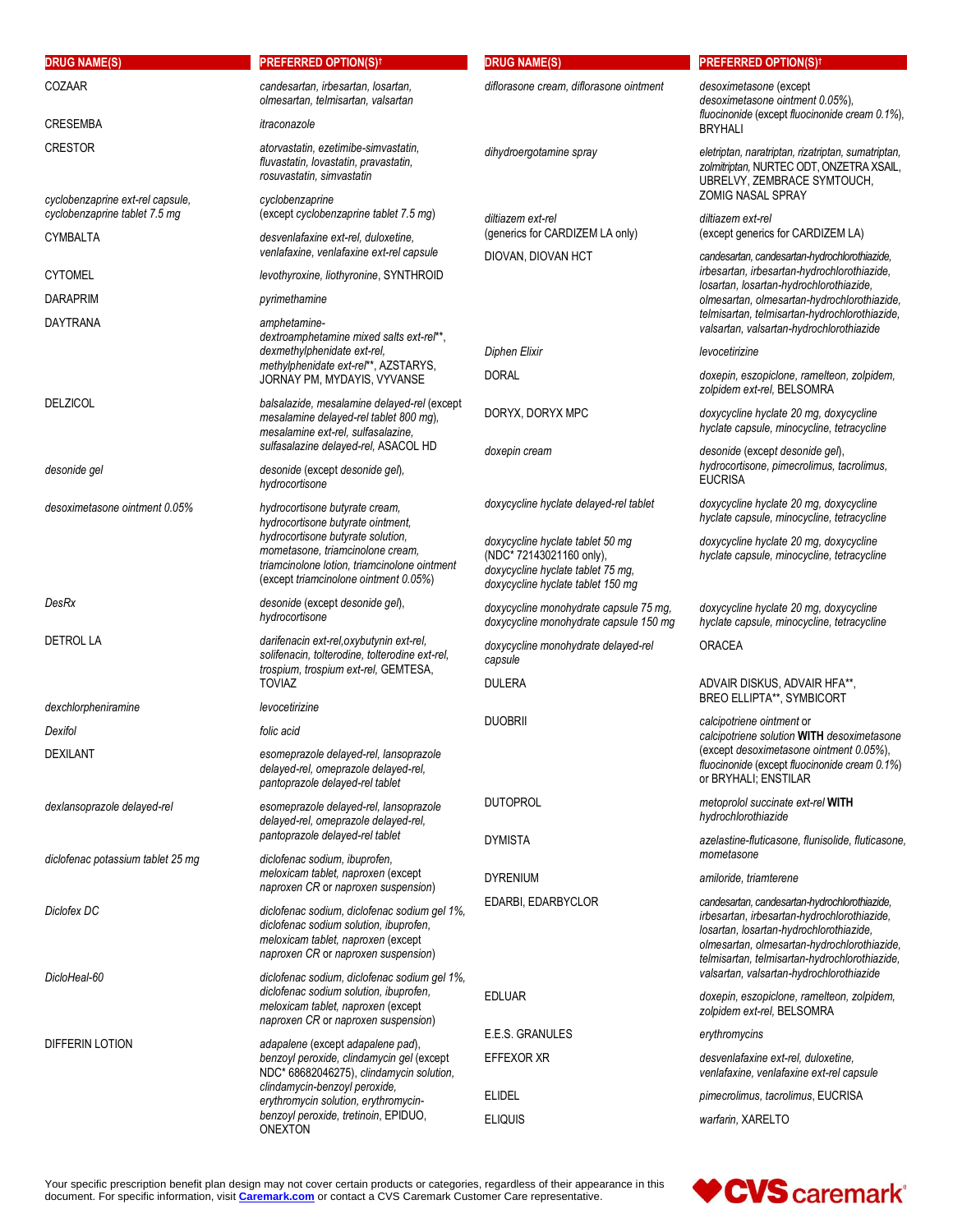| <b>DRUG NAME(S)</b>                                                    | <b>PREFERRED OPTION(S)t</b>                                                                                                                                                                                                                                   | <b>DRUG NAME(S)</b>                                                   | <b>PREFERRED OPTION(S)t</b>                                                                                                                                              |
|------------------------------------------------------------------------|---------------------------------------------------------------------------------------------------------------------------------------------------------------------------------------------------------------------------------------------------------------|-----------------------------------------------------------------------|--------------------------------------------------------------------------------------------------------------------------------------------------------------------------|
| <b>ELMIRON</b>                                                         | Consult doctor                                                                                                                                                                                                                                                | fluocinonide cream 0.1%                                               | clobetasol cream, halobetasol cream                                                                                                                                      |
| EluRyng                                                                | ANNOVERA, NUVARING                                                                                                                                                                                                                                            | fluorouracil cream 0.5%                                               | fluorouracil cream 5%, fluorouracil solution,<br>imiquimod, ZYCLARA                                                                                                      |
| <b>ENLITE CONTINUOUS GLUCOSE</b><br><b>MONITORING SYSTEM</b>           | DEXCOM CONTINUOUS GLUCOSE<br><b>MONITORING SYSTEM</b>                                                                                                                                                                                                         | fluoxetine tablet<br>(generics for SARAFEM only)                      | fluoxetine (except fluoxetine tablet 60 mg,<br>fluoxetine tablet [generics for SARAFEM]),<br>paroxetine HCl ext-rel (except NDC* 60505367503),                           |
| <b>ENTERAGAM</b>                                                       | alosetron, VIBERZI, XIFAXAN 550 MG                                                                                                                                                                                                                            |                                                                       |                                                                                                                                                                          |
| <b>EPANED</b>                                                          | enalapril, fosinopril, lisinopril, quinapril,<br>ramipril                                                                                                                                                                                                     | fluoxetine tablet 60 mg                                               | sertraline<br>citalopram, escitalopram, fluoxetine (except                                                                                                               |
| <b>EPICERAM</b>                                                        | desonide (except desonide gel),<br>hydrocortisone                                                                                                                                                                                                             |                                                                       | fluoxetine tablet 60 mg, fluoxetine tablet<br>[generics for SARAFEM]), paroxetine HCI,<br>paroxetine HCl ext-rel (except NDC* 60505367503),                              |
| ergotamine-caffeine                                                    | eletriptan, naratriptan, rizatriptan, sumatriptan,<br>zolmitriptan, NURTEC ODT, ONZETRA XSAIL,<br>UBRELVY, ZEMBRACE SYMTOUCH,<br><b>ZOMIG NASAL SPRAY</b>                                                                                                     | flurandrenolide cream, flurandrenolide lotion                         | sertraline, TRINTELLIX<br>desonide (except desonide gel),<br>hydrocortisone                                                                                              |
| <b>ERYPED</b>                                                          | erythromycins                                                                                                                                                                                                                                                 | flurandrenolide ointment                                              | hydrocortisone butyrate cream,<br>hydrocortisone butyrate ointment,                                                                                                      |
| estradiol vaginal tablet                                               | estradiol vaginal cream, IMVEXXY, VAGIFEM                                                                                                                                                                                                                     |                                                                       | hydrocortisone butyrate solution.                                                                                                                                        |
| <b>ESTRING</b>                                                         | estradiol vaginal cream, IMVEXXY, VAGIFEM                                                                                                                                                                                                                     |                                                                       | mometasone, triamcinolone cream,<br>triamcinolone lotion, triamcinolone ointment                                                                                         |
| ethinyl estradiol-etonogestrel                                         | ANNOVERA, NUVARING                                                                                                                                                                                                                                            |                                                                       | (except triamcinolone ointment 0.05%)                                                                                                                                    |
| <b>EVEKEO</b>                                                          | amphetamine-dextroamphetamine mixed salts,<br>methylphenidate                                                                                                                                                                                                 | FML FORTE, FML LIQUIFILM, FML S.O.P.                                  | dexamethasone, difluprednate, loteprednol,<br>prednisolone acetate 1%                                                                                                    |
| EVERSENSE CONTINUOUS GLUCOSE<br>MONITORING SYSTEM                      | DEXCOM CONTINUOUS GLUCOSE<br><b>MONITORING SYSTEM</b>                                                                                                                                                                                                         | <b>FOCALIN XR</b>                                                     | amphetamine-<br>dextroamphetamine mixed salts ext-rel**,<br>dexmethylphenidate ext-rel.                                                                                  |
| <b>EXFORGE</b>                                                         | amlodipine-olmesartan, amlodipine-telmisartan,<br>amlodipine-valsartan                                                                                                                                                                                        |                                                                       | methylphenidate ext-rel**, AZSTARYS,<br>JORNAY PM, MYDAYIS, VYVANSE                                                                                                      |
| <b>EXFORGE HCT</b>                                                     | olmesartan-amlodipine-hydrochlorothiazide                                                                                                                                                                                                                     | <b>FOLIC-K</b>                                                        | folic acid                                                                                                                                                               |
| <b>FABIOR</b>                                                          | adapalene (except adapalene pad),<br>benzoyl peroxide, clindamycin gel (except<br>NDC* 68682046275), clindamycin solution,<br>clindamycin-benzoyl peroxide,<br>erythromycin solution, erythromycin-<br>benzoyl peroxide, tretinoin, EPIDUO,<br><b>ONEXTON</b> | Folvite-D                                                             | folic acid                                                                                                                                                               |
|                                                                        |                                                                                                                                                                                                                                                               | <b>FORTAMET</b>                                                       | metformin, metformin ext-rel (except<br>generics for FORTAMET and GLUMETZA)                                                                                              |
|                                                                        |                                                                                                                                                                                                                                                               | <b>FORTESTA</b>                                                       | testosterone gel (except authorized generics<br>for TESTIM and VOGELXO),<br>testosterone solution, ANDRODERM,<br><b>NATESTO</b>                                          |
| <b>FANAPT</b>                                                          | aripiprazole, clozapine, olanzapine,<br>quetiapine, quetiapine ext-rel, risperidone,                                                                                                                                                                          | <b>FOSAMAX PLUS D</b>                                                 | alendronate, ibandronate, risedronate                                                                                                                                    |
|                                                                        | ziprasidone, CAPLYTA, LATUDA, VRAYLAR                                                                                                                                                                                                                         | <b>FOSRENOL</b>                                                       | calcium acetate, sevelamer carbonate,                                                                                                                                    |
| <b>FEMRING</b>                                                         | estradiol vaginal cream, IMVEXXY, VAGIFEM                                                                                                                                                                                                                     |                                                                       | AURYXIA, PHOSLYRA, VELPHORO                                                                                                                                              |
| fenofibrate capsule 50 mg, 130 mg;<br>fenofibrate tablet 40 mg, 120 mg | fenofibrate (except fenofibrate capsule 50 mg,<br>130 mg; fenofibrate tablet 40 mg, 120 mg),                                                                                                                                                                  | <b>FOSTEUM, FOSTEUM PLUS</b>                                          | alendronate, ibandronate, risedronate                                                                                                                                    |
| FENOGLIDE TABLET 120 MG                                                | fenofibric acid delayed-rel<br>fenofibrate (except fenofibrate capsule 50 mg,                                                                                                                                                                                 | <b>FREESTYLE LIBRE CONTINUOUS</b><br><b>GLUCOSE MONITORING SYSTEM</b> | DEXCOM CONTINUOUS GLUCOSE<br>MONITORING SYSTEM                                                                                                                           |
|                                                                        | 130 mg; fenofibrate tablet 40 mg, 120 mg),<br>fenofibric acid delayed-rel                                                                                                                                                                                     | <b>FREESTYLE STRIPS AND KITS 4</b>                                    | ACCU-CHEK AVIVA PLUS STRIPS AND KITS 2,<br>ACCU-CHEK COMPACT PLUS STRIPS AND KITS?                                                                                       |
| fenoprofen, FENOPROFEN CAPSULE                                         | diclofenac sodium, ibuprofen,<br>meloxicam tablet, naproxen (except<br>naproxen CR or naproxen suspension)                                                                                                                                                    |                                                                       | ACCU-CHEK GUIDE STRIPS AND KITS 2.<br>ACCU-CHEK SMARTVIEW STRIPS AND KITS 2,<br>ONETOUCH ULTRA STRIPS AND KITS <sup>2</sup> ,<br><b>ONETOUCH VERIO STRIPS AND KITS 2</b> |
| FERIVA 21/7                                                            | folic acid                                                                                                                                                                                                                                                    | <b>FROVA</b>                                                          | eletriptan, naratriptan, rizatriptan, sumatriptan,                                                                                                                       |
| <b>FETZIMA</b>                                                         | desvenlafaxine ext-rel, duloxetine,<br>venlafaxine, venlafaxine ext-rel capsule                                                                                                                                                                               |                                                                       | zolmitriptan, NURTEC ODT, ONZETRA XSAIL,<br>UBRELVY, ZEMBRACE SYMTOUCH,<br><b>ZOMIG NASAL SPRAY</b>                                                                      |
| Fexmid                                                                 | cyclobenzaprine<br>(except cyclobenzaprine tablet 7.5 mg)                                                                                                                                                                                                     | Genicin Vita-S                                                        | folic acid                                                                                                                                                               |
| <b>FINACEA GEL</b>                                                     | azelaic acid gel, metronidazole,                                                                                                                                                                                                                              | <b>GLUCAGEN HYPOKIT</b>                                               | BAQSIMI, GVOKE, ZEGALOGUE                                                                                                                                                |
|                                                                        | FINACEA FOAM, SOOLANTRA                                                                                                                                                                                                                                       | <b>GLUCAGON EMERGENCY KIT</b>                                         | BAQSIMI, GVOKE, ZEGALOGUE                                                                                                                                                |
| <b>FIORICET CAPSULE</b>                                                | diclofenac sodium, ibuprofen,<br>naproxen (except naproxen CR or<br>naproxen suspension)                                                                                                                                                                      | <b>GLUMETZA</b>                                                       | metformin, metformin ext-rel (except generics<br>for FORTAMET and GLUMETZA)                                                                                              |
| <b>FLAREX</b>                                                          | dexamethasone, difluprednate, loteprednol,<br>prednisolone acetate 1%                                                                                                                                                                                         | <b>GLYCOPYRROLATE TABLET 1.5 MG</b><br><b>GOLYTELY</b>                | dicyclomine<br>peg 3350-electrolytes (except generics for                                                                                                                |
| flucytosine capsule 500 mg                                             | fluconazole                                                                                                                                                                                                                                                   |                                                                       | MOVIPREP), CLENPIQ                                                                                                                                                       |

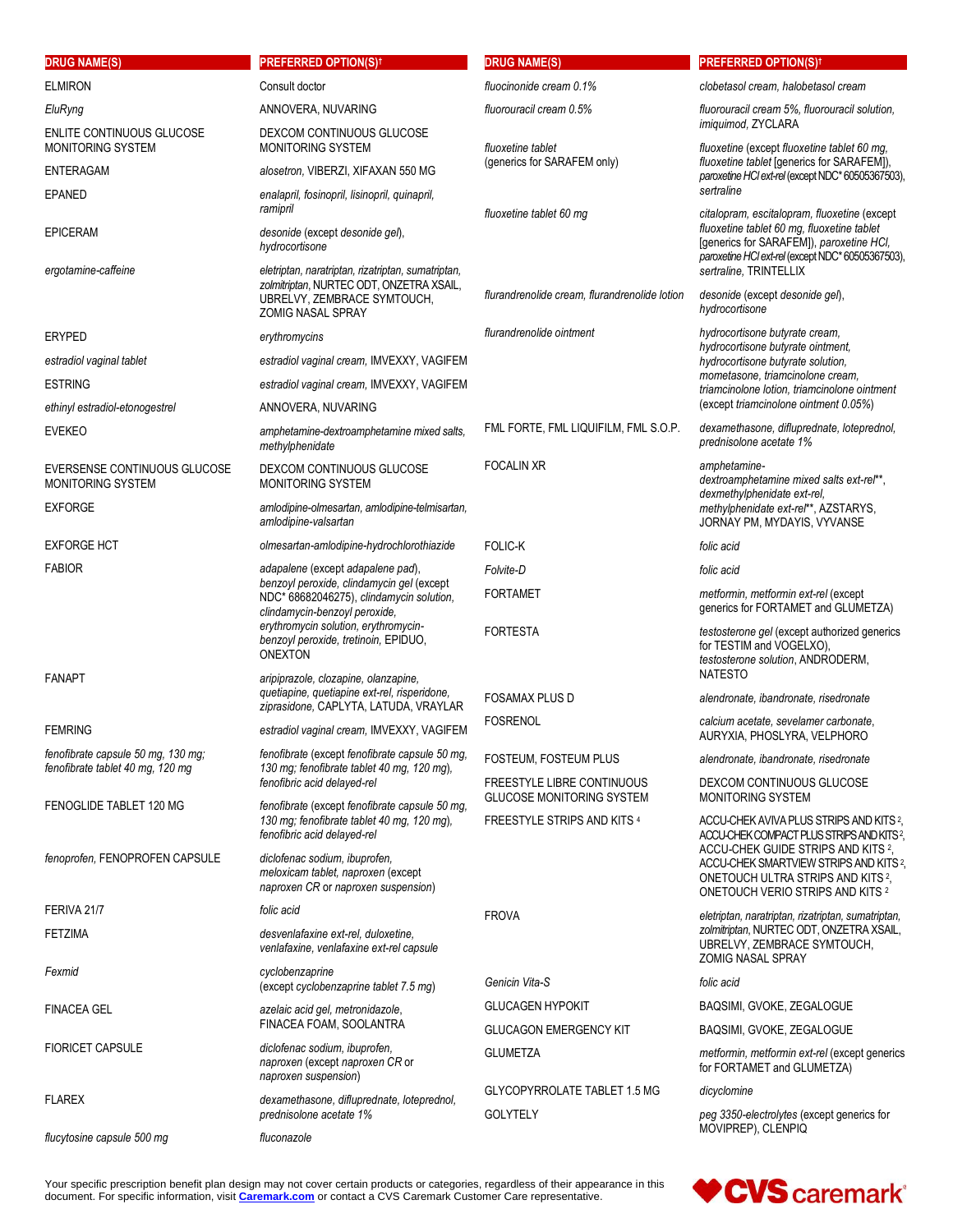| <b>DRUG NAME(S)</b>                                                      | <b>PREFERRED OPTION(S)<sup>†</sup></b>                                                                                                                                                                       | <b>DRUG NAME(S)</b>        | <b>PREFERRED OPTION(S)t</b>                                                                                                                                                                                                                                                                           |
|--------------------------------------------------------------------------|--------------------------------------------------------------------------------------------------------------------------------------------------------------------------------------------------------------|----------------------------|-------------------------------------------------------------------------------------------------------------------------------------------------------------------------------------------------------------------------------------------------------------------------------------------------------|
| <b>GUARDIAN CONNECT CONTINUOUS</b><br><b>GLUCOSE MONITORING SYSTEM</b>   | DEXCOM CONTINUOUS GLUCOSE<br>MONITORING SYSTEM                                                                                                                                                               | indomethacin capsule 20 mg | diclofenac sodium, ibuprofen,<br>meloxicam tablet, naproxen (except<br>naproxen CR or naproxen suspension)                                                                                                                                                                                            |
| <b>GUARDIAN REAL-TIME CONTINUOUS</b><br><b>GLUCOSE MONITORING SYSTEM</b> | DEXCOM CONTINUOUS GLUCOSE<br>MONITORING SYSTEM                                                                                                                                                               | Inflammacin                | diclofenac sodium, diclofenac sodium gel 1%,                                                                                                                                                                                                                                                          |
| halcinonide cream                                                        | desoximetasone (except<br>desoximetasone ointment 0.05%),<br>fluocinonide (except fluocinonide cream 0.1%),                                                                                                  |                            | diclofenac sodium solution, ibuprofen,<br>meloxicam tablet, naproxen (except<br>naproxen CR or naproxen suspension)                                                                                                                                                                                   |
| <b>HALOG</b>                                                             | <b>BRYHALI</b><br>desoximetasone (except<br>desoximetasone ointment 0.05%),<br>fluocinonide (except fluocinonide cream 0.1%),                                                                                | <b>INNOPRAN XL</b>         | atenolol, carvedilol, carvedilol phosphate ext-rel,<br>metoprolol succinate ext-rel.<br>metoprolol tartrate, nadolol, nebivolol,<br>pindolol, propranolol, propranolol ext-rel                                                                                                                        |
|                                                                          | <b>BRYHALI</b>                                                                                                                                                                                               | <b>INTRAROSA</b>           | estradiol vaginal cream, IMVEXXY, VAGIFEM                                                                                                                                                                                                                                                             |
| heparin sodium in 5% dextrose,<br><b>HEPARIN SODIUM IN 5% DEXTROSE</b>   | enoxaparin, fondaparinux                                                                                                                                                                                     | <b>INTUNIV</b>             | amphetamine-<br>dextroamphetamine mixed salts ext-rel**,                                                                                                                                                                                                                                              |
| <b>HORIZANT</b>                                                          | gabapentin, pregabalin, pregabalin ext-rel,<br><b>GRALISE</b>                                                                                                                                                |                            | atomoxetine, dexmethylphenidate ext-rel,<br>guanfacine ext-rel, methylphenidate ext-rel**,<br>AZSTARYS, JORNAY PM, MYDAYIS,                                                                                                                                                                           |
| <b>HUMALOG</b>                                                           | FIASP, NOVOLOG                                                                                                                                                                                               |                            | QELBREE, VYVANSE                                                                                                                                                                                                                                                                                      |
| HUMALOG MIX 50/50                                                        | NOVOLOG MIX 70/30                                                                                                                                                                                            | <b>INVELTYS</b>            | dexamethasone, difluprednate, loteprednol,<br>prednisolone acetate 1%                                                                                                                                                                                                                                 |
| HUMALOG MIX 75/25                                                        | NOVOLOG MIX 70/30                                                                                                                                                                                            | INVOKAMET, INVOKAMET XR    | SYNJARDY, SYNJARDY XR, XIGDUO XR                                                                                                                                                                                                                                                                      |
| HUMULIN 70/30                                                            | NOVOLIN 70/30                                                                                                                                                                                                | <b>INVOKANA</b>            | FARXIGA, JARDIANCE                                                                                                                                                                                                                                                                                    |
| <b>HUMULIN N</b>                                                         | NOVOLIN N                                                                                                                                                                                                    | isosorbide dinitrate 40 mg | isosorbide dinitrate                                                                                                                                                                                                                                                                                  |
| <b>HUMULIN R</b><br>hydrocortisone butyrate lipophilic cream 0.1%        | NOVOLIN R<br>hydrocortisone butyrate cream,                                                                                                                                                                  |                            | (except isosorbide dinitrate 40 mg),<br>isosorbide mononitrate                                                                                                                                                                                                                                        |
|                                                                          | hydrocortisone butyrate ointment,                                                                                                                                                                            | <b>ISTALOL</b>             | timolol maleate solution, BETOPTIC S                                                                                                                                                                                                                                                                  |
|                                                                          | hydrocortisone butyrate solution,<br>mometasone, triamcinolone cream,<br>triamcinolone lotion, triamcinolone ointment                                                                                        | <i>ivermectin</i> cream    | azelaic acid gel, metronidazole,<br>FINACEA FOAM, SOOLANTRA                                                                                                                                                                                                                                           |
| hydrocortisone butyrate lotion                                           | (except triamcinolone ointment 0.05%)<br>hydrocortisone butyrate cream,<br>hydrocortisone butyrate ointment,                                                                                                 | <b>JALYN</b>               | dutasteride-tamsulosin; dutasteride or<br>finasteride WITH alfuzosin ext-rel, doxazosin,<br>silodosin, tamsulosin or terazosin                                                                                                                                                                        |
|                                                                          | hydrocortisone butyrate solution,                                                                                                                                                                            | JENTADUETO, JENTADUETO XR  | JANUMET, JANUMET XR                                                                                                                                                                                                                                                                                   |
|                                                                          | mometasone, triamcinolone cream,<br>triamcinolone lotion, triamcinolone ointment<br>(except triamcinolone ointment 0.05%)                                                                                    | <b>KAMDOY</b>              | desonide (except desonide gel),<br>hydrocortisone                                                                                                                                                                                                                                                     |
| HylaVite                                                                 | folic acid                                                                                                                                                                                                   | Kapzin DC                  | diclofenac sodium, diclofenac sodium gel 1%,                                                                                                                                                                                                                                                          |
| hyoscyamine sulfate ext-rel<br><b>HYSINGLA ER</b>                        | dicyclomine<br>fentanyl transdermal, hydrocodone ext-rel,                                                                                                                                                    |                            | diclofenac sodium solution, ibuprofen,<br>meloxicam tablet, naproxen (except<br>naproxen CR or naproxen suspension)                                                                                                                                                                                   |
|                                                                          | hydromorphone ext-rel, methadone,                                                                                                                                                                            | <b>KAZANO</b>              | JANUMET, JANUMET XR                                                                                                                                                                                                                                                                                   |
|                                                                          | morphine ext-rel, NUCYNTA ER,<br><b>XTAMPZA ER</b>                                                                                                                                                           | KEPPRA, KEPPRA XR          | carbamazepine, carbamazepine ext-rel,                                                                                                                                                                                                                                                                 |
| <b>HYZAAR</b>                                                            | candesartan-hydrochlorothiazide,<br>irbesartan-hydrochlorothiazide,<br>losartan-hydrochlorothiazide,<br>olmesartan-hydrochlorothiazide,<br>telmisartan-hydrochlorothiazide,<br>valsartan-hydrochlorothiazide |                            | divalproex sodium, divalproex sodium ext-rel,<br>gabapentin, lamotrigine, lamotrigine ext-rel,<br>levetiracetam, levetiracetam ext-rel,<br>oxcarbazepine, phenobarbital, phenytoin,<br>phenytoin sodium extended, primidone,<br>tiagabine, topiramate, valproic acid,<br>zonisamide, APTIOM, FYCOMPA, |
| Iclofenac CP                                                             | diclofenac sodium, diclofenac sodium gel 1%,<br>diclofenac sodium solution, ibuprofen,<br>meloxicam tablet, naproxen (except                                                                                 | ketoconazole foam 2%       | OXTELLAR XR, TROKENDI XR, VIMPAT,<br><b>XCOPRI</b><br>ketoconazole shampoo 2%,                                                                                                                                                                                                                        |
| <i>icosapent ethyl</i>                                                   | naproxen CR or naproxen suspension)<br>omega-3 acid ethyl esters, VASCEPA                                                                                                                                    |                            | selenium sulfide lotion 2.5%                                                                                                                                                                                                                                                                          |
| <b>INCRUSE ELLIPTA</b>                                                   | SPIRIVA, YUPELRI                                                                                                                                                                                             | Ketodan                    | ketoconazole shampoo 2%,<br>selenium sulfide lotion 2.5%                                                                                                                                                                                                                                              |
| INDERAL LA, INDERAL XL                                                   | atenolol, carvedilol, carvedilol phosphate ext-rel,<br>metoprolol succinate ext-rel,<br>metoprolol tartrate, nadolol, nebivolol,                                                                             | ketoprofen capsule 25 mg   | diclofenac sodium, ibuprofen,<br>meloxicam tablet, naproxen (except<br>naproxen CR or naproxen suspension)                                                                                                                                                                                            |
| <b>INDOCIN</b>                                                           | pindolol, propranolol, propranolol ext-rel<br>diclofenac sodium, ibuprofen,<br>meloxicam tablet, naproxen (except                                                                                            | ketoprofen ext-rel capsule | diclofenac sodium, ibuprofen,<br>meloxicam tablet, naproxen (except<br>naproxen CR or naproxen suspension)                                                                                                                                                                                            |
|                                                                          | naproxen CR or naproxen suspension)                                                                                                                                                                          | KOMBIGLYZE XR              | JANUMET, JANUMET XR                                                                                                                                                                                                                                                                                   |

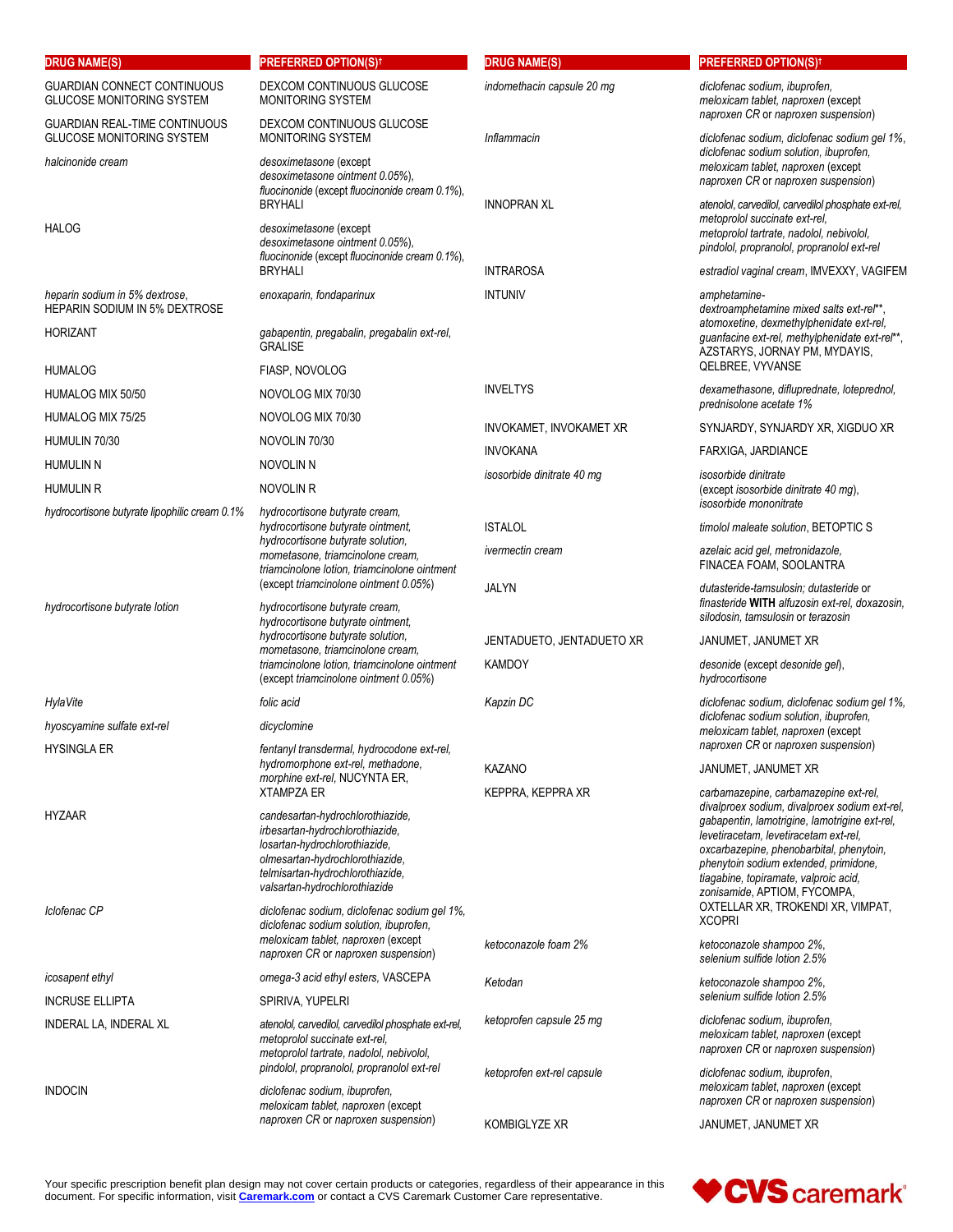| <b>DRUG NAME(S)</b>                                                        | <b>PREFERRED OPTION(S)<sup>†</sup></b>                                                                                                                                                          | <b>DRUG NAME(S)</b>                                                                                               | <b>PREFERRED OPTION(S)<sup>†</sup></b>                                                                                                                    |
|----------------------------------------------------------------------------|-------------------------------------------------------------------------------------------------------------------------------------------------------------------------------------------------|-------------------------------------------------------------------------------------------------------------------|-----------------------------------------------------------------------------------------------------------------------------------------------------------|
| <b>LACRISERT</b>                                                           | RESTASIS, XIIDRA                                                                                                                                                                                | Lorid                                                                                                             | folic acid                                                                                                                                                |
| <b>LACTULOSE PAK</b>                                                       | lactulose solution                                                                                                                                                                              | Lorzone                                                                                                           | cyclobenzaprine<br>(except cyclobenzaprine tablet 7.5 mg)                                                                                                 |
| LAMICTAL, LAMICTAL ODT                                                     | carbamazepine, carbamazepine ext-rel,<br>clobazam, divalproex sodium,<br>divalproex sodium ext-rel, gabapentin,                                                                                 | LOTEMAX, LOTEMAX SM                                                                                               | dexamethasone, difluprednate, loteprednol,<br>prednisolone acetate 1%                                                                                     |
|                                                                            | lamotrigine, lamotrigine ext-rel, levetiracetam,<br>levetiracetam ext-rel, oxcarbazepine,<br>phenobarbital, phenytoin,                                                                          | luliconazole                                                                                                      | ciclopirox, clotrimazole, econazole,<br>ketoconazole cream 2%, NAFTIN                                                                                     |
|                                                                            | phenytoin sodium extended, primidone,<br>rufinamide, tiagabine, topiramate,<br>valproic acid, zonisamide, APTIOM,                                                                               | LUNESTA                                                                                                           | doxepin, eszopiclone, ramelteon, zolpidem,<br>zolpidem ext-rel, BELSOMRA                                                                                  |
|                                                                            | FYCOMPA, OXTELLAR XR, TROKENDI XR,                                                                                                                                                              | <b>LYRICA</b>                                                                                                     | duloxetine, pregabalin, pregabalin ext-rel                                                                                                                |
| <b>LAMICTAL XR</b>                                                         | VIMPAT, XCOPRI<br>carbamazepine, carbamazepine ext-rel,                                                                                                                                         | <b>MACRODANTIN</b>                                                                                                | nitrofurantoin<br>(except NDCs* 16571074024, 70408023932)                                                                                                 |
|                                                                            | divalproex sodium, divalproex sodium ext-rel,<br>gabapentin, lamotrigine, lamotrigine ext-rel,<br>levetiracetam, levetiracetam ext-rel,                                                         | Matzim LA                                                                                                         | diltiazem ext-rel<br>(except generics for CARDIZEM LA)                                                                                                    |
|                                                                            | oxcarbazepine, phenobarbital, phenytoin,<br>phenytoin sodium extended, primidone,<br>tiagabine, topiramate, valproic acid,<br>zonisamide, APTIOM, FYCOMPA,<br>OXTELLAR XR, TROKENDI XR, VIMPAT, | MAXALT, MAXALT-MLT                                                                                                | eletriptan, naratriptan, rizatriptan, sumatriptan,<br>zolmitriptan, NURTEC ODT, ONZETRA XSAIL,<br>UBRELVY, ZEMBRACE SYMTOUCH,<br><b>ZOMIG NASAL SPRAY</b> |
|                                                                            | <b>XCOPRI</b>                                                                                                                                                                                   | <b>MAXIDEX</b>                                                                                                    | dexamethasone, difluprednate, loteprednol,<br>prednisolone acetate 1%                                                                                     |
| <b>LANOXIN TABLET</b><br>(125 MCG and 250 MCG only)<br>lanthanum carbonate | digoxin<br>calcium acetate, sevelamer carbonate,                                                                                                                                                | mefenamic acid (NDC* 69336012830 only)                                                                            | diclofenac sodium, ibuprofen,<br>meloxicam tablet, naproxen (except                                                                                       |
|                                                                            | AURYXIA, PHOSLYRA, VELPHORO                                                                                                                                                                     |                                                                                                                   | naproxen CR or naproxen suspension)                                                                                                                       |
| LANTUS <sup>6</sup>                                                        | <b>BASAGLAR, LEVEMIR</b>                                                                                                                                                                        | meloxicam capsule                                                                                                 | diclofenac sodium, ibuprofen,<br>meloxicam tablet, naproxen (except<br>naproxen CR or naproxen suspension)                                                |
| LASTACAFT                                                                  | azelastine, bepotastine, cromolyn sodium,<br>olopatadine                                                                                                                                        | <b>MENEST</b>                                                                                                     | estradiol                                                                                                                                                 |
| LAZANDA                                                                    | fentanyl transmucosal lozenge, SUBSYS                                                                                                                                                           | <b>MENOSTAR</b>                                                                                                   | estradiol                                                                                                                                                 |
| <b>LESCOL XL</b>                                                           | atorvastatin, ezetimibe-simvastatin,<br>fluvastatin, lovastatin, pravastatin,<br>rosuvastatin, simvastatin                                                                                      | mesalamine delayed-rel tablet 800 mg                                                                              | balsalazide, mesalamine delayed-rel (except<br>mesalamine delayed-rel tablet 800 mg),<br>mesalamine ext-rel, sulfasalazine,                               |
| levorphanol                                                                | fentanyl transdermal, hydrocodone ext-rel,<br>hydromorphone ext-rel, methadone,<br>morphine ext-rel, NUCYNTA ER,<br><b>XTAMPZA ER</b>                                                           | metaxalone 400 mg                                                                                                 | sulfasalazine delayed-rel, ASACOL HD<br>cyclobenzaprine<br>(except cyclobenzaprine tablet 7.5 mg)                                                         |
| <b>LEXAPRO</b>                                                             | citalopram, escitalopram, fluoxetine (except<br>fluoxetine tablet 60 mg, fluoxetine tablet                                                                                                      | metformin ext-rel<br>(generics for FORTAMET and GLUMETZA only)                                                    | metformin, metformin ext-rel (except generics<br>for FORTAMET and GLUMETZA)                                                                               |
|                                                                            | [generics for SARAFEM]), paroxetine HCI,<br>paroxetine HCl ext-rel (except NDC* 60505367503),<br>sertraline, TRINTELLIX                                                                         | methocarbamol 500 mg<br>(NDC* 69036091010 only),<br>methocarbamol 750 mg<br>(NDCs* 69036093090, 70868090190 only) | cyclobenzaprine<br>(except cyclobenzaprine tablet 7.5 mg)                                                                                                 |
| LIALDA                                                                     | balsalazide, mesalamine delayed-rel (except<br>mesalamine delayed-rel tablet 800 mg).<br>mesalamine ext-rel, sulfasalazine,                                                                     | <b>MIACALCIN INJECTION</b>                                                                                        | alendronate, calcitonin-salmon, ibandronate,<br>risedronate, FORTEO, PROLIA, TYMLOS                                                                       |
|                                                                            | sulfasalazine delayed-rel, ASACOL HD                                                                                                                                                            | MICARDIS, MICARDIS HCT                                                                                            | candesartan, candesartan-hydrochlorothiazide,                                                                                                             |
| LIBRAX                                                                     | dicyclomine                                                                                                                                                                                     |                                                                                                                   | irbesartan, irbesartan-hydrochlorothiazide,                                                                                                               |
| LIDOCAINE-TETRACAINE CREAM<br>(NDC* 71800063115 only)                      | lidocaine-prilocaine                                                                                                                                                                            |                                                                                                                   | losartan, losartan-hydrochlorothiazide,<br>olmesartan, olmesartan-hydrochlorothiazide,<br>telmisartan, telmisartan-hydrochlorothiazide,                   |
| <b>LIDOTREX</b>                                                            | lidocaine-prilocaine                                                                                                                                                                            |                                                                                                                   | valsartan, valsartan-hydrochlorothiazide                                                                                                                  |
| <b>LIPITOR</b>                                                             | atorvastatin, ezetimibe-simvastatin,<br>fluvastatin, lovastatin, pravastatin,<br>rosuvastatin, simvastatin                                                                                      | Migergot                                                                                                          | eletriptan, naratriptan, rizatriptan, sumatriptan,<br>zolmitriptan, NURTEC ODT, ONZETRA XSAIL,<br>UBRELVY, ZEMBRACE SYMTOUCH,<br><b>ZOMIG NASAL SPRAY</b> |
| LITHOSTAT                                                                  | Consult doctor                                                                                                                                                                                  | <b>MILLIPRED</b>                                                                                                  | dexamethasone, hydrocortisone,                                                                                                                            |
| LIVALO                                                                     | atorvastatin, ezetimibe-simvastatin,<br>fluvastatin, lovastatin, pravastatin,<br>rosuvastatin, simvastatin                                                                                      |                                                                                                                   | methylprednisolone, prednisolone solution<br>(except prednisolone solution 10 mg/5 mL,<br>20 mg/5 mL), prednisone                                         |
| Lofena                                                                     | diclofenac sodium, ibuprofen,<br>meloxicam tablet, naproxen (except<br>naproxen CR or naproxen suspension)                                                                                      |                                                                                                                   |                                                                                                                                                           |

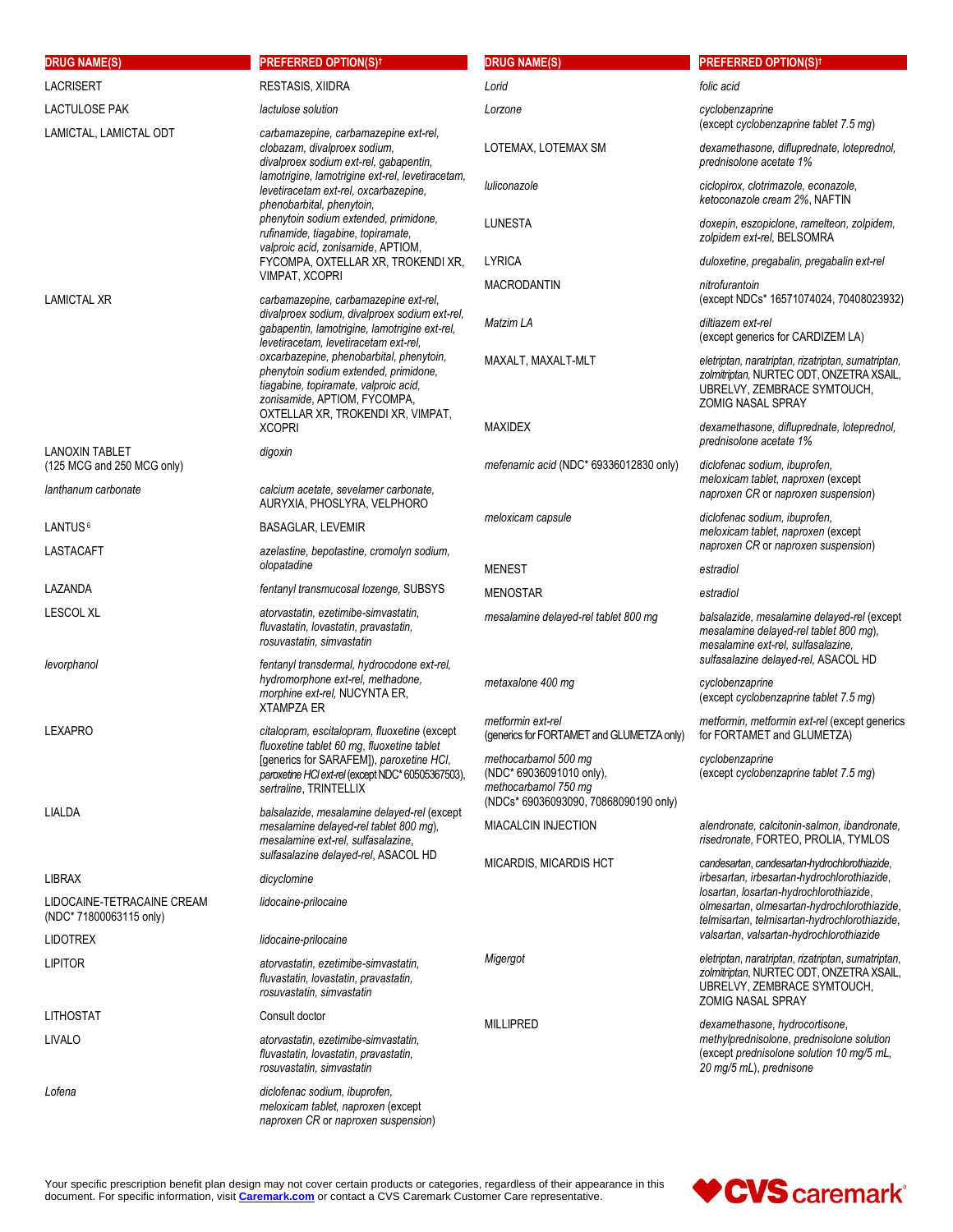| <b>DRUG NAME(S)</b>                 | <b>PREFERRED OPTION(S)t</b>                                                                                                                                                                                                               | <b>DRUG NAME(S)</b>                                     | <b>PREFERRED OPTION(S)<sup>†</sup></b>                                                                                                |
|-------------------------------------|-------------------------------------------------------------------------------------------------------------------------------------------------------------------------------------------------------------------------------------------|---------------------------------------------------------|---------------------------------------------------------------------------------------------------------------------------------------|
| MINASTRIN 24 FE                     | ethinyl estradiol-drospirenone,<br>ethinyl estradiol-drospirenone-levomefolate,<br>ethinyl estradiol-levonorgestrel,<br>ethinyl estradiol-norethindrone acetate,<br>ethinyl estradiol-norethindrone acetate-iron,                         | nitrofurantoin<br>(NDCs* 16571074024, 70408023932 only) | nitrofurantoin<br>(except NDCs* 16571074024, 70408023932)                                                                             |
|                                     |                                                                                                                                                                                                                                           | <b>NITROMIST</b>                                        | nitroglycerin lingual spray,<br>nitroglycerin sublingual                                                                              |
|                                     | ethinyl estradiol-norgestimate.<br>LO LOESTRIN FE, NATAZIA                                                                                                                                                                                | Nolix                                                   | desonide (except desonide gel),<br>hydrocortisone                                                                                     |
| <b>MINIVELLE</b>                    | estradiol, DIVIGEL, EVAMIST                                                                                                                                                                                                               | NORGESIC FORTE                                          | cyclobenzaprine                                                                                                                       |
| minocycline ext-rel                 | doxycycline hyclate 20 mg, doxycycline<br>hyclate capsule, minocycline, tetracycline                                                                                                                                                      | <b>NORITATE</b>                                         | (except cyclobenzaprine tablet 7.5 mg)<br>azelaic acid gel, metronidazole,                                                            |
| <b>MIRVASO</b>                      | azelaic acid gel, metronidazole,<br>FINACEA FOAM, SOOLANTRA                                                                                                                                                                               | <b>NORPACE</b>                                          | FINACEA FOAM, SOOLANTRA<br>disopyramide                                                                                               |
| Mondoxyne NL capsule 75 mg          | doxycycline hyclate 20 mg, doxycycline                                                                                                                                                                                                    | <b>NORVASC</b>                                          | amlodipine                                                                                                                            |
| <b>MOVANTIK</b>                     | hyclate capsule, minocycline, tetracycline<br>lubiprostone, SYMPROIC                                                                                                                                                                      | <b>NOURIANZ</b>                                         | amantadine, entacapone, pramipexole,                                                                                                  |
| <b>MOVIPREP</b>                     | peg 3350-electrolytes (except generics for                                                                                                                                                                                                |                                                         | pramipexole ext-rel, rasagiline, ropinirole,<br>ropinirole ext-rel, selegiline, NEUPRO                                                |
|                                     | MOVIPREP), CLENPIQ                                                                                                                                                                                                                        | NOVO NORDISK NEEDLES 3                                  | <b>BD ULTRAFINE NEEDLES</b>                                                                                                           |
| <b>MultiPro</b>                     | Consult doctor                                                                                                                                                                                                                            | <b>NOXAFIL</b>                                          | fluconazole, itraconazole                                                                                                             |
| mupirocin cream                     | gentamicin, mupirocin ointment                                                                                                                                                                                                            | NuDiclo SoluPak, NuDiclo TabPak                         | diclofenac sodium, diclofenac sodium gel 1%,                                                                                          |
| <b>MYRBETRIQ</b>                    | darifenacin ext-rel, oxybutynin ext-rel,<br>solifenacin, tolterodine, tolterodine ext-rel,<br>trospium, trospium ext-rel, GEMTESA,                                                                                                        |                                                         | diclofenac sodium solution, ibuprofen,<br>meloxicam tablet, naproxen (except<br>naproxen CR or naproxen suspension)                   |
|                                     | <b>TOVIAZ</b>                                                                                                                                                                                                                             | <b>NUEDEXTA</b>                                         | Consult doctor                                                                                                                        |
| <b>MYTESI</b>                       | diphenoxylate-atropine, loperamide                                                                                                                                                                                                        | <b>NUVIGIL</b>                                          | armodafinil, modafinil, SUNOSI                                                                                                        |
| <b>NAPRELAN</b>                     | diclofenac sodium, ibuprofen,                                                                                                                                                                                                             | OLUX-E                                                  | clobetasol foam                                                                                                                       |
|                                     | meloxicam tablet, naproxen (except<br>naproxen CR or naproxen suspension)                                                                                                                                                                 | omeprazole-sodium bicarbonate                           | esomeprazole delayed-rel, lansoprazole<br>delayed-rel, omeprazole delayed-rel,                                                        |
| naproxen CR                         | diclofenac sodium, ibuprofen,<br>meloxicam tablet, naproxen (except                                                                                                                                                                       |                                                         | pantoprazole delayed-rel tablet                                                                                                       |
| naproxen suspension                 | naproxen CR or naproxen suspension)<br>diclofenac sodium, ibuprofen,                                                                                                                                                                      | <b>OMNARIS</b>                                          | azelastine-fluticasone, flunisolide, fluticasone,<br>mometasone                                                                       |
|                                     | meloxicam tablet, naproxen (except<br>naproxen CR or naproxen suspension)                                                                                                                                                                 | <b>OMNIVEX</b>                                          | folic acid                                                                                                                            |
| naproxen-esomeprazole               | diclofenac sodium, ibuprofen,<br>meloxicam tablet or naproxen (except<br>naproxen CR or naproxen suspension) WITH<br>esomeprazole delayed-rel, lansoprazole<br>delayed-rel, omeprazole delayed-rel,<br>or pantoprazole delayed-rel tablet | <b>ONFI</b>                                             | clobazam, lamotrigine, rufinamide,<br>topiramate, TROKENDI XR                                                                         |
|                                     |                                                                                                                                                                                                                                           | ONGLYZA                                                 | <b>JANUVIA</b>                                                                                                                        |
|                                     |                                                                                                                                                                                                                                           | orphenadrine-aspirin-caffeine                           | cyclobenzaprine<br>(except cyclobenzaprine tablet 7.5 mg)                                                                             |
| NATURE-THROID                       | levothyroxine, liothyronine, SYNTHROID                                                                                                                                                                                                    | Orphengesic Forte                                       | cyclobenzaprine<br>(except cyclobenzaprine tablet 7.5 mg)                                                                             |
| NEO-SYNALAR                         | desonide (except desonide gel) or                                                                                                                                                                                                         | ORTHO D                                                 | folic acid                                                                                                                            |
|                                     | hydrocortisone WITH gentamicin                                                                                                                                                                                                            | ORTHO DF                                                | folic acid                                                                                                                            |
| <b>NESINA</b>                       | <b>JANUVIA</b>                                                                                                                                                                                                                            | <b>OSENI</b>                                            | JANUMET, JANUMET XR; JANUVIA WITH                                                                                                     |
| <b>NEVANAC</b>                      | bromfenac, diclofenac, ketorolac, ILEVRO,<br><b>PROLENSA</b>                                                                                                                                                                              |                                                         | pioglitazone                                                                                                                          |
| <b>NEXIUM</b>                       | esomeprazole delayed-rel, lansoprazole<br>delayed-rel, omeprazole delayed-rel,                                                                                                                                                            | <b>OSMOPREP</b>                                         | peg 3350-electrolytes (except generics for<br>MOVIPREP), CLENPIQ                                                                      |
|                                     | pantoprazole delayed-rel tablet                                                                                                                                                                                                           | <b>OSPHENA</b>                                          | estradiol                                                                                                                             |
| niacin tablet 500 mg                | niacin ext-rel                                                                                                                                                                                                                            | OWEN MUMFORD NEEDLES 3                                  | <b>BD ULTRAFINE NEEDLES</b>                                                                                                           |
| Niacor                              | niacin ext-rel                                                                                                                                                                                                                            | oxiconazole<br>(NDCs* 00168035830, 51672135902 only)    | ciclopirox, clotrimazole, econazole,<br>ketoconazole cream 2%, NAFTIN                                                                 |
| <b>NICADAN</b>                      | folic acid                                                                                                                                                                                                                                | <b>OXYCONTIN</b>                                        | fentanyl transdermal, hydrocodone ext-rel,                                                                                            |
| <b>NICAPRIN</b>                     | folic acid                                                                                                                                                                                                                                |                                                         | hydromorphone ext-rel, methadone,                                                                                                     |
| NICAZEL, NICAZEL FORTE              | folic acid                                                                                                                                                                                                                                |                                                         | morphine ext-rel, NUCYNTA ER,<br><b>XTAMPZA ER</b>                                                                                    |
| <b>NICOMIDE</b><br><b>NILANDRON</b> | folic acid<br>abiraterone, bicalutamide, ERLEADA,<br>XTANDI, YONSA                                                                                                                                                                        | oxymorphone ext-rel                                     | fentanyl transdermal, hydrocodone ext-rel,<br>hydromorphone ext-rel, methadone,<br>morphine ext-rel, NUCYNTA ER,<br><b>XTAMPZA ER</b> |

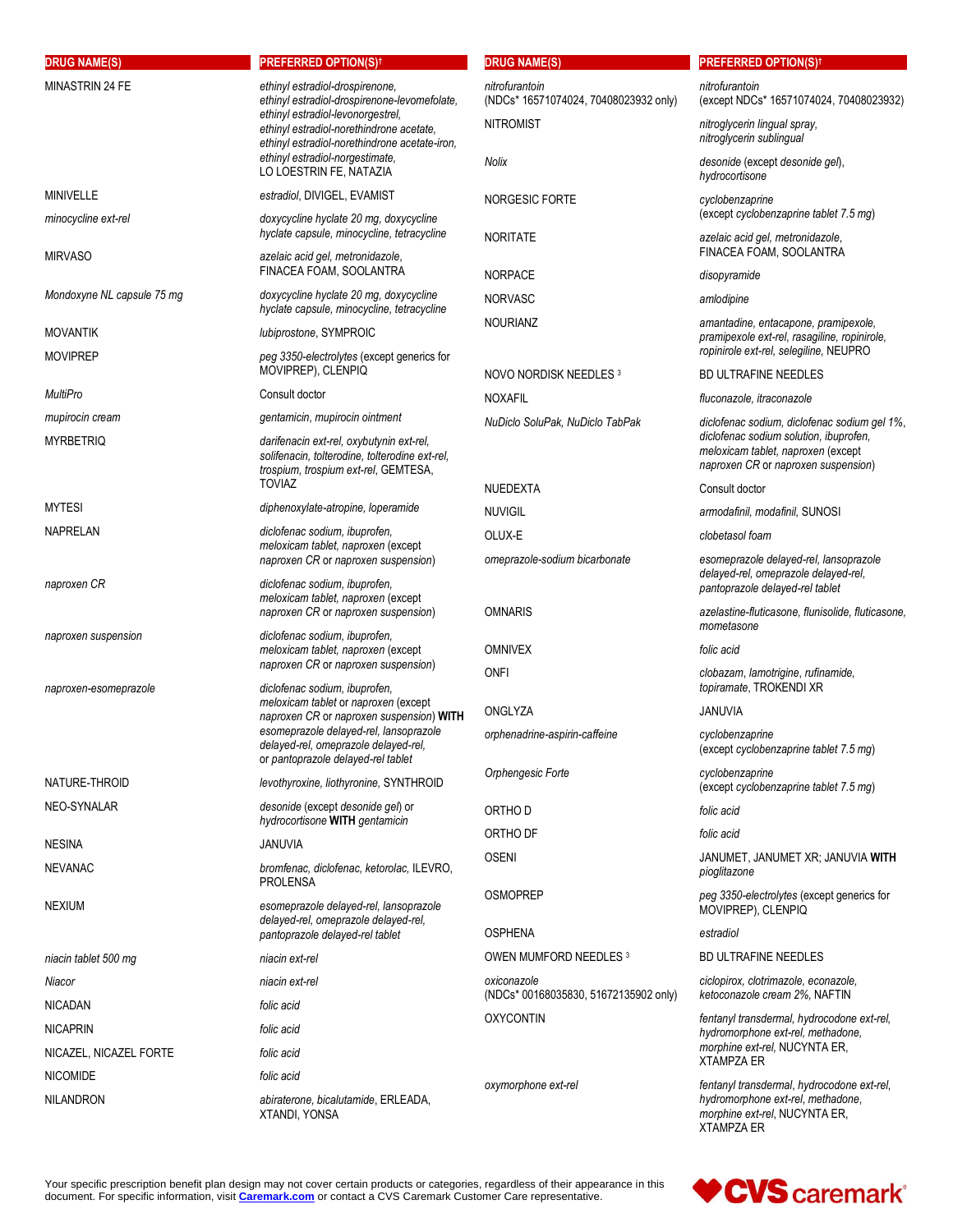| <b>DRUG NAME(S)</b>                                                   | PREFERRED OPTION(S) <sup>+</sup>                                                                                                                                                                                          | <b>DRUG NAME(S)</b>           | <b>PREFERRED OPTION(S)<sup>†</sup></b>                                                                                                                         |
|-----------------------------------------------------------------------|---------------------------------------------------------------------------------------------------------------------------------------------------------------------------------------------------------------------------|-------------------------------|----------------------------------------------------------------------------------------------------------------------------------------------------------------|
| <b>OXYTROL</b>                                                        | darifenacin ext-rel, oxybutynin ext-rel,<br>solifenacin, tolterodine, tolterodine ext-rel,<br>trospium, trospium ext-rel, GEMTESA,<br><b>TOVIAZ</b>                                                                       | <b>PREMARIN</b>               | estradiol                                                                                                                                                      |
|                                                                       |                                                                                                                                                                                                                           | PREMARIN CREAM                | estradiol vaginal cream, IMVEXXY, VAGIFEM                                                                                                                      |
|                                                                       |                                                                                                                                                                                                                           | PRENATAL PLUS <sup>5</sup>    | prenatal vitamins                                                                                                                                              |
| <b>PANCREAZE</b>                                                      | CREON, VIOKACE, ZENPEP                                                                                                                                                                                                    | <b>PREVACID</b>               | esomeprazole delayed-rel, lansoprazole                                                                                                                         |
| pantoprazole delayed-rel suspension                                   | esomeprazole delayed-rel, lansoprazole<br>delayed-rel, omeprazole delayed-rel,                                                                                                                                            |                               | delayed-rel, omeprazole delayed-rel,<br>pantoprazole delayed-rel tablet                                                                                        |
|                                                                       | pantoprazole delayed-rel tablet                                                                                                                                                                                           | <b>PREVIDENT</b>              | Consult doctor                                                                                                                                                 |
| paroxetine HCI ext-rel                                                | citalopram, escitalopram, fluoxetine (except                                                                                                                                                                              | <b>PRILOSEC</b>               | esomeprazole delayed-rel, lansoprazole                                                                                                                         |
| (NDC* 60505367503 only)                                               | fluoxetine tablet 60 mg, fluoxetine tablet<br>[generics for SARAFEM]), paroxetine HCI,<br>paroxetine HCl ext-rel (except NDC* 60505367503),                                                                               |                               | delayed-rel, omeprazole delayed-rel,<br>pantoprazole delayed-rel tablet                                                                                        |
| paroxetine mesylate capsule 7.5 mg                                    | sertraline, TRINTELLIX<br>paroxetine HCI                                                                                                                                                                                  | PRISTIQ                       | desvenlafaxine ext-rel, duloxetine,<br>venlafaxine, venlafaxine ext-rel capsule                                                                                |
| PAXIL, PAXIL CR                                                       | citalopram, escitalopram, fluoxetine (except                                                                                                                                                                              | PROAIR HFA, PROAIR RESPICLICK | albuterol sulfate CFC-free aerosol                                                                                                                             |
|                                                                       | fluoxetine tablet 60 mg, fluoxetine tablet                                                                                                                                                                                |                               | (except NDC* 66993001968),<br>levalbuterol tartrate CFC-free aerosol                                                                                           |
|                                                                       | [generics for SARAFEM]), paroxetine HCI,<br>paroxetine HCl ext-rel (except NDC* 60505367503),                                                                                                                             | <b>PRODIGEN</b>               | Consult doctor                                                                                                                                                 |
|                                                                       | sertraline, TRINTELLIX                                                                                                                                                                                                    | <b>PROMETRIUM</b>             | medroxyprogesterone; progesterone,                                                                                                                             |
| peg 3350-electrolytes<br>(generics for MOVIPREP only)                 | peg 3350-electrolytes (except generics for<br>MOVIPREP), CLENPIQ                                                                                                                                                          |                               | micronized                                                                                                                                                     |
| Pennsaicin                                                            | diclofenac sodium, diclofenac sodium gel 1%,                                                                                                                                                                              | <b>PROTONIX</b>               | esomeprazole delayed-rel, lansoprazole<br>delayed-rel, omeprazole delayed-rel,                                                                                 |
|                                                                       | diclofenac sodium solution, ibuprofen,<br>meloxicam tablet, naproxen (except<br>naproxen CR or naproxen suspension)                                                                                                       |                               | pantoprazole delayed-rel tablet                                                                                                                                |
|                                                                       |                                                                                                                                                                                                                           | <b>PROTOPIC</b>               | pimecrolimus, tacrolimus, EUCRISA                                                                                                                              |
| <b>PENNSAID</b>                                                       | diclofenac sodium, diclofenac sodium gel 1%,                                                                                                                                                                              | <b>PROVAD</b>                 | Consult doctor                                                                                                                                                 |
|                                                                       | diclofenac sodium solution, ibuprofen,<br>meloxicam tablet, naproxen (except<br>naproxen CR or naproxen suspension)                                                                                                       | PROVENTIL HFA                 | albuterol sulfate CFC-free aerosol<br>(except NDC* 66993001968),<br>levalbuterol tartrate CFC-free aerosol                                                     |
| <b>PENTASA</b>                                                        | balsalazide, mesalamine delayed-rel (except                                                                                                                                                                               | <b>PROVIGIL</b>               | armodafinil, modafinil, SUNOSI                                                                                                                                 |
|                                                                       | mesalamine delayed-rel tablet 800 mg),<br>mesalamine ext-rel, sulfasalazine,                                                                                                                                              | PROZAC                        | citalopram, escitalopram, fluoxetine (except                                                                                                                   |
|                                                                       | sulfasalazine delayed-rel, ASACOL HD                                                                                                                                                                                      |                               | fluoxetine tablet 60 mg, fluoxetine tablet<br>[generics for SARAFEM]), paroxetine HCI,                                                                         |
| <b>PERCOCET</b>                                                       | hydrocodone-acetaminophen,<br>hydromorphone, morphine,                                                                                                                                                                    |                               | paroxetine HCl ext-rel (except NDC* 60505367503),                                                                                                              |
|                                                                       | oxycodone-acetaminophen, NUCYNTA                                                                                                                                                                                          |                               | sertraline, TRINTELLIX                                                                                                                                         |
| PERRIGO NEEDLES 3                                                     | <b>BD ULTRAFINE NEEDLES</b>                                                                                                                                                                                               | <b>PSORCON</b>                | desoximetasone (except<br>desoximetasone ointment 0.05%).                                                                                                      |
| <b>PERTZYE</b>                                                        | CREON, VIOKACE, ZENPEP                                                                                                                                                                                                    |                               | fluocinonide (except fluocinonide cream 0.1%),<br><b>BRYHALI</b>                                                                                               |
| <b>PEXEVA</b>                                                         | citalopram, escitalopram, fluoxetine (except<br>fluoxetine tablet 60 mg, fluoxetine tablet<br>[generics for SARAFEM]), paroxetine HCI,<br>paroxetine HCl ext-rel (except NDC* 60505367503),<br>sertraline, TRINTELLIX     | QNASL                         | azelastine-fluticasone, flunisolide, fluticasone,                                                                                                              |
|                                                                       |                                                                                                                                                                                                                           |                               | mometasone                                                                                                                                                     |
|                                                                       |                                                                                                                                                                                                                           | QTERN                         | <b>GLYXAMBI</b>                                                                                                                                                |
| <b>PLAVIX</b>                                                         | clopidogrel, prasugrel, BRILINTA                                                                                                                                                                                          | quazepam                      | doxepin, eszopiclone, ramelteon, zolpidem,<br>zolpidem ext-rel, BELSOMRA                                                                                       |
| <b>POLYTOZA</b>                                                       | Consult doctor                                                                                                                                                                                                            | QUILLICHEW ER                 | amphetamine-                                                                                                                                                   |
| posaconazole delayed-rel tablet                                       | fluconazole, itraconazole                                                                                                                                                                                                 |                               | dextroamphetamine mixed salts ext-rel**,<br>dexmethylphenidate ext-rel,                                                                                        |
| <b>PRADAXA</b>                                                        | warfarin, XARELTO                                                                                                                                                                                                         |                               | methylphenidate ext-rel**, AZSTARYS,                                                                                                                           |
| PRECISION XTRA STRIPS AND KITS 4                                      | ACCU-CHEK AVIVA PLUS STRIPS AND KITS <sup>2</sup> ,                                                                                                                                                                       |                               | JORNAY PM, MYDAYIS, VYVANSE                                                                                                                                    |
|                                                                       | ACCU-CHEK COMPACT PLUS STRIPS AND KITS?,<br>ACCU-CHEK GUIDE STRIPS AND KITS <sup>2</sup> ,<br>ACCU-CHEK SMARTVIEW STRIPS AND KITS 2,<br>ONETOUCH ULTRA STRIPS AND KITS <sup>2</sup> ,<br>ONETOUCH VERIO STRIPS AND KITS 2 | QUILLIVANT XR                 | amphetamine-<br>dextroamphetamine mixed salts ext-rel**,<br>dexmethylphenidate ext-rel,<br>methylphenidate ext-rel**, AZSTARYS,<br>JORNAY PM, MYDAYIS, VYVANSE |
| PRED FORTE, PRED MILD                                                 | dexamethasone, difluprednate, loteprednol,<br>prednisolone acetate 1%                                                                                                                                                     | <b>RAPAFLO</b>                | alfuzosin ext-rel, doxazosin, silodosin,<br>tamsulosin, terazosin                                                                                              |
| prednisolone solution 10 mg/5 mL,<br>prednisolone solution 20 mg/5 mL | dexamethasone, hydrocortisone,<br>methylprednisolone, prednisolone solution<br>(except prednisolone solution 10 mg/5 mL,<br>20 mg/5 mL), prednisone                                                                       | <b>RAYOS</b>                  | dexamethasone, hydrocortisone,<br>methylprednisolone, prednisolone solution<br>(except prednisolone solution 10 mg/5 mL,<br>20 mg/5 mL), prednisone            |
| <b>PREFEST</b>                                                        | estradiol-norethindrone, PREMPHASE,<br><b>PREMPRO</b>                                                                                                                                                                     | <b>RECEDO</b>                 | Consult doctor                                                                                                                                                 |

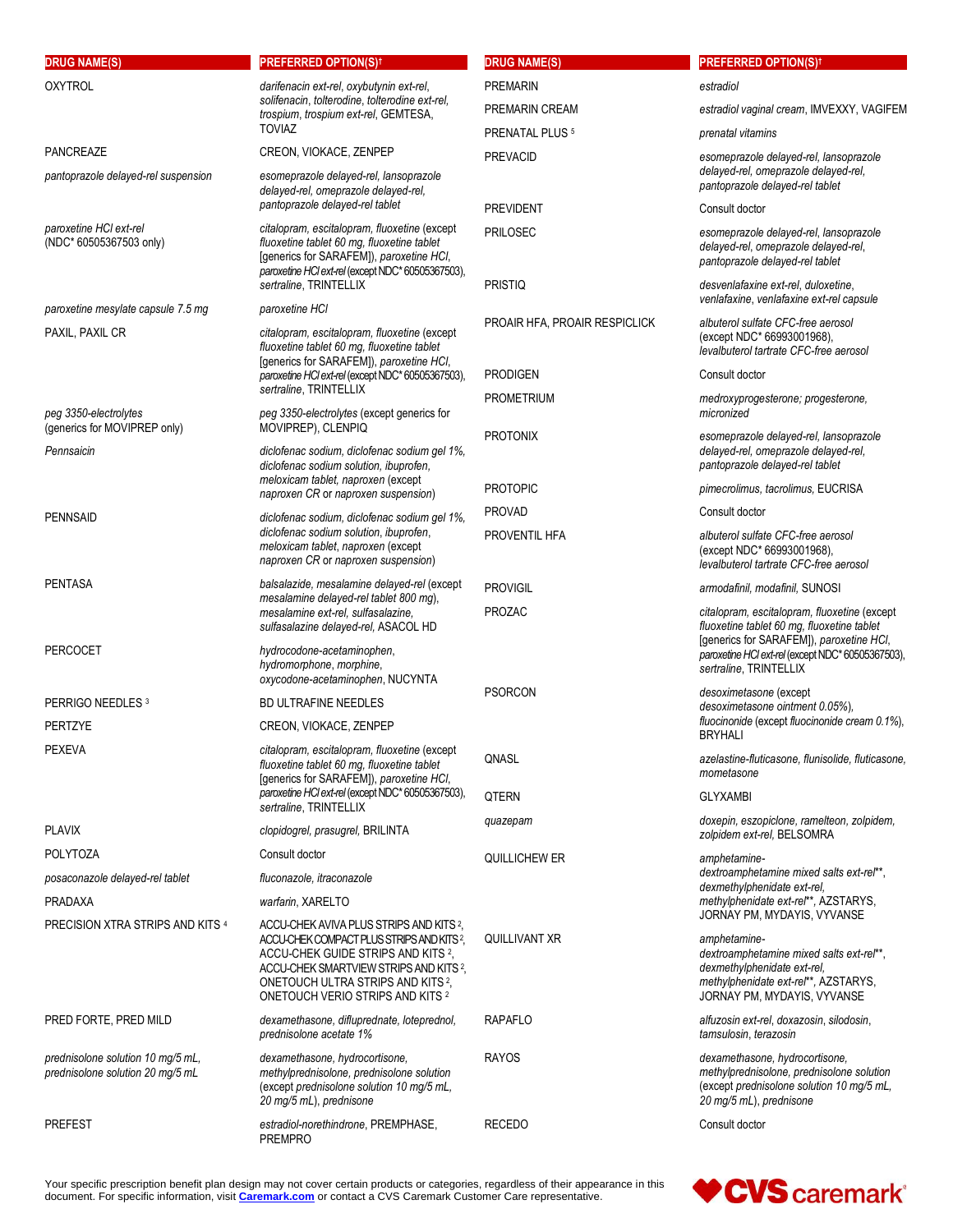| <b>DRUG NAME(S)</b>          | <b>PREFERRED OPTION(S)t</b>                                                                                                                                                                                                                                                     | <b>DRUG NAME(S)</b>                                                  | <b>PREFERRED OPTION(S)<sup>†</sup></b>                                                                                                                                                                                                                                                                                                                                                                                           |
|------------------------------|---------------------------------------------------------------------------------------------------------------------------------------------------------------------------------------------------------------------------------------------------------------------------------|----------------------------------------------------------------------|----------------------------------------------------------------------------------------------------------------------------------------------------------------------------------------------------------------------------------------------------------------------------------------------------------------------------------------------------------------------------------------------------------------------------------|
| <b>RELION INSULIN</b>        | NOVOLIN INSULIN                                                                                                                                                                                                                                                                 | SYNERDERM                                                            | desonide (except desonide gel),                                                                                                                                                                                                                                                                                                                                                                                                  |
| <b>RHEUMATE</b>              | folic acid                                                                                                                                                                                                                                                                      |                                                                      | hydrocortisone                                                                                                                                                                                                                                                                                                                                                                                                                   |
| <b>RIBOZEL</b>               | folic acid                                                                                                                                                                                                                                                                      | TALIVA                                                               | folic acid                                                                                                                                                                                                                                                                                                                                                                                                                       |
| RIMSO-50                     | Consult doctor                                                                                                                                                                                                                                                                  | Targadox                                                             | doxycycline hyclate 20 mg, doxycycline<br>hyclate capsule, minocycline, tetracycline                                                                                                                                                                                                                                                                                                                                             |
| RIOMET                       | metformin, metformin ext-rel (except generics<br>for FORTAMET and GLUMETZA)                                                                                                                                                                                                     | tavaborole                                                           | terbinafine tablet                                                                                                                                                                                                                                                                                                                                                                                                               |
| <b>ROZEREM</b>               | doxepin, eszopiclone, ramelteon, zolpidem,<br>zolpidem ext-rel, BELSOMRA                                                                                                                                                                                                        | <b>TAYTULLA</b>                                                      | ethinyl estradiol-drospirenone.<br>ethinyl estradiol-drospirenone-levomefolate,<br>ethinyl estradiol-levonorgestrel.                                                                                                                                                                                                                                                                                                             |
| RyClora                      | levocetirizine                                                                                                                                                                                                                                                                  |                                                                      | ethinyl estradiol-norethindrone acetate,<br>ethinyl estradiol-norethindrone acetate-iron,                                                                                                                                                                                                                                                                                                                                        |
| <b>RYTARY</b>                | carbidopa-levodopa, carbidopa-levodopa ext-rel                                                                                                                                                                                                                                  |                                                                      | ethinyl estradiol-norgestimate,                                                                                                                                                                                                                                                                                                                                                                                                  |
| <b>SCARSILK PAD</b>          | Consult doctor                                                                                                                                                                                                                                                                  |                                                                      | LO LOESTRIN FE, NATAZIA                                                                                                                                                                                                                                                                                                                                                                                                          |
| SEASONIQUE                   | ethinyl estradiol-drospirenone,<br>ethinyl estradiol-drospirenone-levomefolate,<br>ethinyl estradiol-levonorgestrel,<br>ethinyl estradiol-norethindrone acetate,<br>ethinyl estradiol-norethindrone acetate-iron,<br>ethinyl estradiol-norgestimate,<br>LO LOESTRIN FE, NATAZIA | <b>TAZORAC</b>                                                       | adapalene (except adapalene pad),<br>benzoyl peroxide, clindamycin gel (except<br>NDC* 68682046275), clindamycin solution,<br>clindamycin-benzoyl peroxide,<br>erythromycin solution, erythromycin-<br>benzoyl peroxide, tretinoin, EPIDUO,<br>ONEXTON; calcipotriene ointment,<br>calcipotriene solution                                                                                                                        |
| <b>SEROQUEL XR</b>           | aripiprazole, clozapine, olanzapine,<br>quetiapine, quetiapine ext-rel, risperidone,<br>ziprasidone, CAPLYTA, LATUDA, VRAYLAR                                                                                                                                                   | <b>TESTIM</b>                                                        | testosterone gel (except authorized generics<br>for TESTIM and VOGELXO).<br>testosterone solution, ANDRODERM,                                                                                                                                                                                                                                                                                                                    |
| <b>SILENOR</b>               | doxepin, eszopiclone, ramelteon, zolpidem,<br>zolpidem ext-rel, BELSOMRA                                                                                                                                                                                                        | testosterone gel 1%                                                  | <b>NATESTO</b><br>testosterone gel (except authorized generics                                                                                                                                                                                                                                                                                                                                                                   |
| SIL-K PAD                    | Consult doctor                                                                                                                                                                                                                                                                  | (authorized generics for TESTIM and                                  | for TESTIM and VOGELXO).                                                                                                                                                                                                                                                                                                                                                                                                         |
| <b>SILIVEX</b>               | Consult doctor                                                                                                                                                                                                                                                                  | VOGELXO only)                                                        | testosterone solution, ANDRODERM,<br><b>NATESTO</b>                                                                                                                                                                                                                                                                                                                                                                              |
| <b>SILTREX</b>               | Consult doctor                                                                                                                                                                                                                                                                  | THEO-24                                                              | ipratropium inhalation solution,                                                                                                                                                                                                                                                                                                                                                                                                 |
| <b>SINGULAIR</b>             | montelukast, zafirlukast                                                                                                                                                                                                                                                        |                                                                      | PERFOROMIST, SEREVENT, SPIRIVA,<br>STRIVERDI RESPIMAT, YUPELRI                                                                                                                                                                                                                                                                                                                                                                   |
| <b>SORILUX</b>               | calcipotriene ointment, calcipotriene solution                                                                                                                                                                                                                                  | TIMOPTIC OCUDOSE                                                     | timolol maleate solution, BETOPTIC S                                                                                                                                                                                                                                                                                                                                                                                             |
| <b>SPRIX</b>                 | diclofenac sodium, ibuprofen,                                                                                                                                                                                                                                                   | <b>TIROSINT</b>                                                      | levothyroxine, SYNTHROID                                                                                                                                                                                                                                                                                                                                                                                                         |
|                              | meloxicam tablet, naproxen (except<br>naproxen CR or naproxen suspension)                                                                                                                                                                                                       | <b>TOBRADEX ST</b>                                                   | neomycin-polymyxin B-bacitracin-hydrocortisone,<br>neomycin-polymyxin B-dexamethasone,<br>tobramycin-dexamethasone,                                                                                                                                                                                                                                                                                                              |
| <b>STENDRA</b>               | sildenafil, tadalafil                                                                                                                                                                                                                                                           |                                                                      |                                                                                                                                                                                                                                                                                                                                                                                                                                  |
| <b>SUBOXONE</b>              | buprenorphine-naloxone sublingual,<br><b>ZUBSOLV</b>                                                                                                                                                                                                                            | topiramate ext-rel capsule                                           | <b>TOBRADEX OINTMENT</b><br>carbamazepine, carbamazepine ext-rel,<br>clobazam, divalproex sodium,<br>divalproex sodium ext-rel, gabapentin,<br>lamotrigine, lamotrigine ext-rel, levetiracetam,<br>levetiracetam ext-rel, oxcarbazepine,<br>phenobarbital, phenytoin,<br>phenytoin sodium extended, primidone,<br>rufinamide, tiagabine, topiramate,<br>valproic acid, zonisamide, APTIOM,<br>FYCOMPA, OXTELLAR XR, TROKENDI XR, |
| sucralfate suspension        | sucralfate tablet                                                                                                                                                                                                                                                               | (generics for QUDEXY XR only)                                        |                                                                                                                                                                                                                                                                                                                                                                                                                                  |
| sumatriptan-naproxen         | diclofenac sodium, ibuprofen or naproxen<br>(except naproxen CR or naproxen suspension)<br>WITH eletriptan, naratriptan, rizatriptan,<br>sumatriptan, zolmitriptan, NURTEC ODT,<br>ONZETRA XSAIL, UBRELVY,<br>ZEMBRACE SYMTOUCH or<br><b>ZOMIG NASAL SPRAY</b>                  |                                                                      |                                                                                                                                                                                                                                                                                                                                                                                                                                  |
| <b>SUPREP</b>                | peg 3350-electrolytes (except generics for<br>MOVIPREP), CLENPIQ                                                                                                                                                                                                                | TOPROL-XL                                                            | VIMPAT, XCOPRI<br>atenolol, carvedilol, carvedilol phosphate ext-rel,                                                                                                                                                                                                                                                                                                                                                            |
| Sure Result DSS Premium Pack | diclofenac sodium, diclofenac sodium gel 1%,<br>diclofenac sodium solution, ibuprofen,<br>meloxicam tablet, naproxen (except<br>naproxen CR or naproxen suspension)                                                                                                             |                                                                      | metoprolol succinate ext-rel,<br>metoprolol tartrate, nadolol, nebivolol,<br>pindolol, propranolol, propranolol ext-rel                                                                                                                                                                                                                                                                                                          |
|                              |                                                                                                                                                                                                                                                                                 | <b>TRADJENTA</b>                                                     | <b>JANUVIA</b>                                                                                                                                                                                                                                                                                                                                                                                                                   |
| SURE-TEST STRIPS AND KITS 4  | ACCU-CHEK AVIVA PLUS STRIPS AND KITS 2,<br>ACCU-CHEK COMPACT PLUS STRIPS AND KITS <sup>2</sup> ,<br>ACCU-CHEK GUIDE STRIPS AND KITS 2,                                                                                                                                          | <i>tramadol</i> (NDC* 52817019610 only),<br>tramadol ext-rel capsule | <i>tramadol</i> (except NDC <sup>*</sup> 52817019610),<br>tramadol ext-rel tablet                                                                                                                                                                                                                                                                                                                                                |
|                              | ACCU-CHEK SMARTVIEW STRIPS AND KITS <sup>2</sup> ,<br>ONETOUCH ULTRA STRIPS AND KITS <sup>2</sup> ,<br>ONETOUCH VERIO STRIPS AND KITS 2                                                                                                                                         | <b>TRANSDERM SCOP</b>                                                | meclizine, scopolamine transdermal                                                                                                                                                                                                                                                                                                                                                                                               |
|                              |                                                                                                                                                                                                                                                                                 | <b>TRAVATAN Z</b>                                                    | latanoprost, travoprost, LUMIGAN, ZIOPTAN                                                                                                                                                                                                                                                                                                                                                                                        |
| SYMJEPI                      | epinephrine auto-injector, AUVI-Q, EPIPEN,<br>EPIPEN JR                                                                                                                                                                                                                         |                                                                      |                                                                                                                                                                                                                                                                                                                                                                                                                                  |

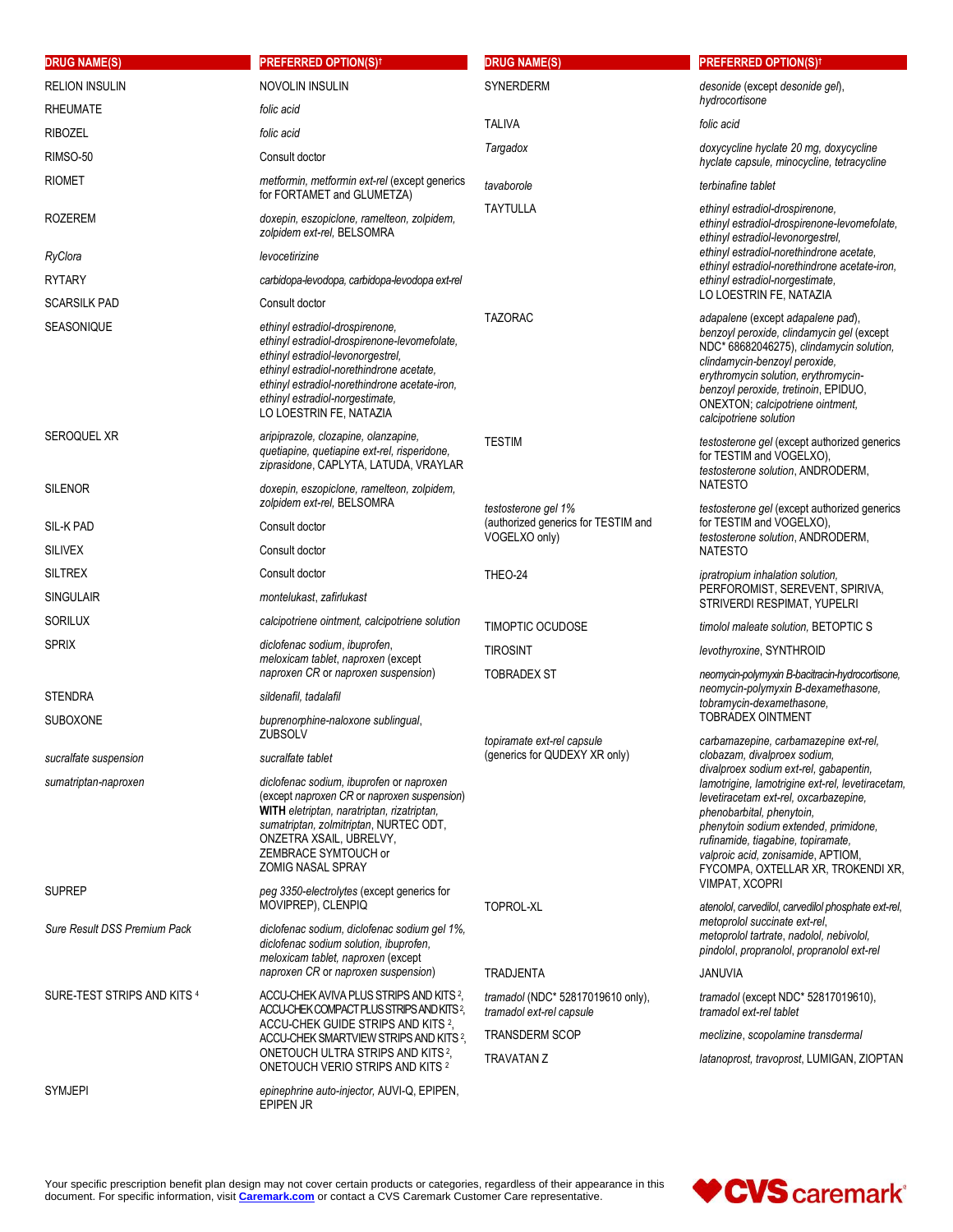| <b>DRUG NAME(S)</b>                | <b>PREFERRED OPTION(S)t</b>                                                                                                                                                                                                                                                              | <b>DRUG NAME(S)</b>                        | <b>PREFERRED OPTION(S)<sup>†</sup></b>                                                                                                                                                                                                                        |
|------------------------------------|------------------------------------------------------------------------------------------------------------------------------------------------------------------------------------------------------------------------------------------------------------------------------------------|--------------------------------------------|---------------------------------------------------------------------------------------------------------------------------------------------------------------------------------------------------------------------------------------------------------------|
| <b>TREXIMET</b>                    | diclofenac sodium, ibuprofen or naproxen<br>(except naproxen CR or naproxen suspension)<br>WITH eletriptan, naratriptan, rizatriptan,<br>sumatriptan, zolmitriptan, NURTEC ODT,<br>ONZETRA XSAIL, UBRELVY,<br>ZEMBRACE SYMTOUCH or<br><b>ZOMIG NASAL SPRAY</b>                           | Vanoxide-HC                                | adapalene (except adapalene pad),<br>benzoyl peroxide, clindamycin gel (except<br>NDC* 68682046275), clindamycin solution,<br>clindamycin-benzoyl peroxide,<br>erythromycin solution, erythromycin-<br>benzoyl peroxide, tretinoin, EPIDUO,<br><b>ONEXTON</b> |
| triamcinolone aerosol 0.2%         | hydrocortisone butyrate cream,                                                                                                                                                                                                                                                           | <b>VASCULERA</b>                           | Consult doctor                                                                                                                                                                                                                                                |
|                                    | hydrocortisone butyrate ointment,<br>hydrocortisone butyrate solution,                                                                                                                                                                                                                   | <b>VECTICAL</b>                            | calcipotriene ointment, calcipotriene solution                                                                                                                                                                                                                |
|                                    | mometasone, triamcinolone cream,<br>triamcinolone lotion, triamcinolone ointment<br>(except triamcinolone ointment 0.05%)                                                                                                                                                                | <b>VELTIN</b>                              | adapalene (except adapalene pad),<br>benzoyl peroxide, clindamycin gel (except<br>NDC* 68682046275), clindamycin solution,<br>clindamycin-benzoyl peroxide,                                                                                                   |
| triamcinolone ointment 0.05%       | hydrocortisone butyrate cream,<br>hydrocortisone butyrate ointment,<br>hydrocortisone butyrate solution,<br>mometasone, triamcinolone cream,                                                                                                                                             |                                            | erythromycin solution, erythromycin-<br>benzoyl peroxide, tretinoin, EPIDUO,<br><b>ONEXTON</b>                                                                                                                                                                |
|                                    | triamcinolone lotion, triamcinolone ointment<br>(except triamcinolone ointment 0.05%)                                                                                                                                                                                                    | venlafaxine ext-rel tablet (except 225 mg) | desvenlafaxine ext-rel, duloxetine.<br>venlafaxine, venlafaxine ext-rel capsule                                                                                                                                                                               |
| Trianex                            | hydrocortisone butyrate cream,<br>hydrocortisone butyrate ointment,<br>hydrocortisone butyrate solution,<br>mometasone, triamcinolone cream,                                                                                                                                             | <b>VENTOLIN HFA</b>                        | albuterol sulfate CFC-free aerosol<br>(except NDC* 66993001968),<br>levalbuterol tartrate CFC-free aerosol                                                                                                                                                    |
|                                    | triamcinolone lotion, triamcinolone ointment                                                                                                                                                                                                                                             | <b>VEREGEN</b>                             | imiguimod                                                                                                                                                                                                                                                     |
|                                    | (except triamcinolone ointment 0.05%)                                                                                                                                                                                                                                                    | <b>VIAGRA</b>                              | sildenafil, tadalafil                                                                                                                                                                                                                                         |
| <b>TRICOR</b>                      | fenofibrate (except fenofibrate capsule 50 mg,<br>130 mg; fenofibrate tablet 40 mg, 120 mg),<br>fenofibric acid delayed-rel                                                                                                                                                              | <b>VIIBRYD</b>                             | citalopram, escitalopram, fluoxetine (except<br>fluoxetine tablet 60 mg, fluoxetine tablet<br>[generics for SARAFEM]), paroxetine HCI,                                                                                                                        |
| <b>TRILIPIX</b>                    | fenofibrate (except fenofibrate capsule 50 mg,<br>130 mg; fenofibrate tablet 40 mg, 120 mg),<br>fenofibric acid delayed-rel                                                                                                                                                              |                                            | paroxetine HCl ext-rel (except NDC* 60505367503),<br>sertraline, TRINTELLIX                                                                                                                                                                                   |
| <b>TRIVIDIA INSULIN SYRINGES 3</b> | <b>BD ULTRAFINE INSULIN SYRINGES</b>                                                                                                                                                                                                                                                     | VITAFOL-ONE 5                              | prenatal vitamins                                                                                                                                                                                                                                             |
| TronVite                           | folic acid                                                                                                                                                                                                                                                                               | Vitasure                                   | folic acid                                                                                                                                                                                                                                                    |
| TRUETEST STRIPS AND KITS 4         | ACCU-CHEK AVIVA PLUS STRIPS AND KITS 2,                                                                                                                                                                                                                                                  | <b>VIVELLE-DOT</b>                         | estradiol, DIVIGEL, EVAMIST                                                                                                                                                                                                                                   |
|                                    | ACCU-CHEK COMPACT PLUS STRIPS AND KITS <sup>2</sup> ,<br>ACCU-CHEK GUIDE STRIPS AND KITS 2,<br>ACCU-CHEK SMARTVIEW STRIPS AND KITS 2,<br>ONETOUCH ULTRA STRIPS AND KITS <sup>2</sup> .                                                                                                   | <b>VOGELXO</b>                             | testosterone gel (except authorized generics<br>for TESTIM and VOGELXO),<br>testosterone solution, ANDRODERM,<br><b>NATESTO</b>                                                                                                                               |
| TRUETRACK STRIPS AND KITS 4        | <b>ONETOUCH VERIO STRIPS AND KITS 2</b><br>ACCU-CHEK AVIVA PLUS STRIPS AND KITS 2.<br>ACCU-CHEK COMPACT PLUS STRIPS AND KITS <sup>2</sup> ,<br>ACCU-CHEK GUIDE STRIPS AND KITS <sup>2</sup> ,<br>ACCU-CHEK SMARTVIEW STRIPS AND KITS 2.<br>ONETOUCH ULTRA STRIPS AND KITS <sup>2</sup> . | Vtol LQ                                    | diclofenac sodium, ibuprofen,<br>naproxen (except naproxen CR or<br>naproxen suspension)                                                                                                                                                                      |
|                                    |                                                                                                                                                                                                                                                                                          | <b>WESTHROID</b>                           | levothyroxine, liothyronine, SYNTHROID                                                                                                                                                                                                                        |
|                                    |                                                                                                                                                                                                                                                                                          | <b>WP THYROID</b>                          | levothyroxine, liothyronine, SYNTHROID                                                                                                                                                                                                                        |
| <b>TUDORZA</b>                     | ONETOUCH VERIO STRIPS AND KITS 2<br>SPIRIVA, YUPELRI                                                                                                                                                                                                                                     | XANAX, XANAX XR                            | alprazolam, clonazepam, diazepam,<br>lorazepam, oxazepam                                                                                                                                                                                                      |
| <b>ULORIC</b>                      | allopurinol                                                                                                                                                                                                                                                                              | <b>XENICAL</b>                             | QSYMIA, SAXENDA, WEGOVY                                                                                                                                                                                                                                       |
| ULTIMED INSULIN SYRINGES 3         | BD ULTRAFINE INSULIN SYRINGES                                                                                                                                                                                                                                                            | <b>XOLEGEL</b>                             | ciclopirox, ketoconazole cream 2%                                                                                                                                                                                                                             |
| ULTIMED NEEDLES 3                  | <b>BD ULTRAFINE NEEDLES</b>                                                                                                                                                                                                                                                              | <b>XOPENEX HFA</b>                         | albuterol sulfate CFC-free aerosol                                                                                                                                                                                                                            |
| <b>ULTRAVATE</b>                   | clobetasol cream, clobetasol foam, clobetasol gel,<br>clobetasol lotion, clobetasol ointment,                                                                                                                                                                                            |                                            | (except NDC* 66993001968),<br>levalbuterol tartrate CFC-free aerosol                                                                                                                                                                                          |
|                                    | halobetasol cream, halobetasol ointment                                                                                                                                                                                                                                                  | Xvite                                      | folic acid                                                                                                                                                                                                                                                    |
| <b>UROXATRAL</b>                   | alfuzosin ext-rel, doxazosin, silodosin,                                                                                                                                                                                                                                                 | <b>XYZBAC</b>                              | folic acid                                                                                                                                                                                                                                                    |
| <b>VALCYTE</b>                     | tamsulosin, terazosin<br>valganciclovir                                                                                                                                                                                                                                                  | YASMIN                                     | ethinyl estradiol-drospirenone,<br>ethinyl estradiol-drospirenone-levomefolate,                                                                                                                                                                               |
| <b>VALTREX</b>                     | acyclovir capsule, acyclovir tablet,<br>valacyclovir                                                                                                                                                                                                                                     |                                            | ethinyl estradiol-levonorgestrel,<br>ethinyl estradiol-norethindrone acetate,<br>ethinyl estradiol-norethindrone acetate-iron,<br>ethinyl estradiol-norgestimate,<br>LO LOESTRIN FE, NATAZIA                                                                  |

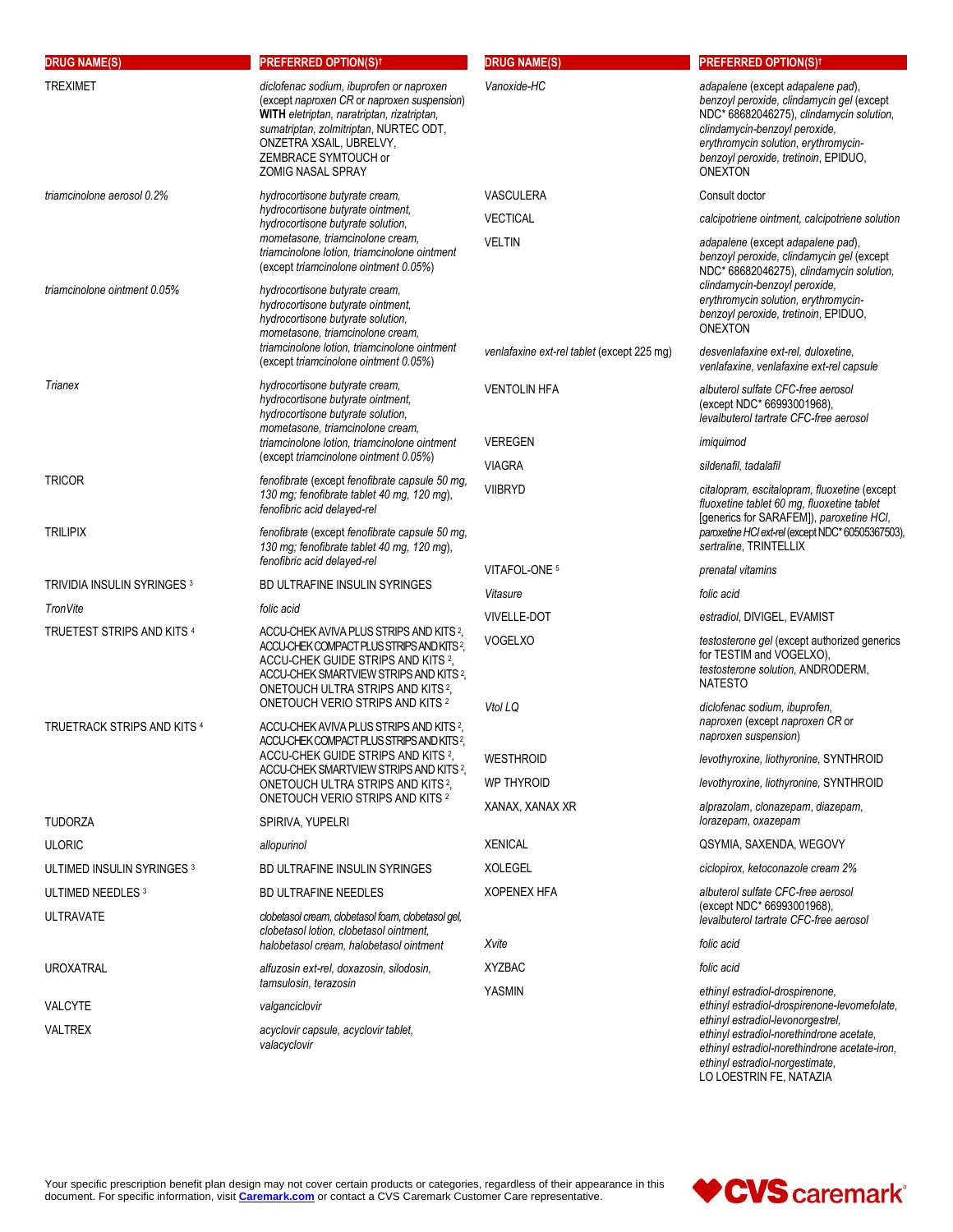| <b>DRUG NAME(S)</b> | <b>PREFERRED OPTION(S)t</b>                                                                                                                                                                                       | <b>DRUG NAME(S)</b> | <b>PREFERRED OPTION(S)<sup>†</sup></b>                                                                                                                                                                                |
|---------------------|-------------------------------------------------------------------------------------------------------------------------------------------------------------------------------------------------------------------|---------------------|-----------------------------------------------------------------------------------------------------------------------------------------------------------------------------------------------------------------------|
| YAZ                 | ethinyl estradiol-drospirenone.<br>ethinyl estradiol-drospirenone-levomefolate.<br>ethinyl estradiol-levonorgestrel,<br>ethinyl estradiol-norethindrone acetate.<br>ethinyl estradiol-norethindrone acetate-iron. | <b>ZOLOFT</b>       | citalopram, escitalopram, fluoxetine (except<br>fluoxetine tablet 60 mg, fluoxetine tablet<br>[generics for SARAFEM]), paroxetine HCI,<br>paroxetine HCl ext-rel (except NDC* 60505367503),<br>sertraline, TRINTELLIX |
|                     | ethinyl estradiol-norgestimate,<br>LO LOESTRIN FE, NATAZIA                                                                                                                                                        | zolpidem sublingual | doxepin, eszopiclone, ramelteon, zolpidem,<br>zolpidem ext-rel, BELSOMRA                                                                                                                                              |
| Yuvafem             | estradiol vaginal cream, IMVEXXY, VAGIFEM                                                                                                                                                                         | <b>ZOLPIMIST</b>    | doxepin, eszopiclone, ramelteon, zolpidem,                                                                                                                                                                            |
| ZALVIT <sup>5</sup> | prenatal vitamins                                                                                                                                                                                                 |                     | zolpidem ext-rel, BELSOMRA                                                                                                                                                                                            |
| <b>ZEGERID</b>      | esomeprazole delayed-rel, lansoprazole<br>delayed-rel, omeprazole delayed-rel,<br>pantoprazole delayed-rel tablet                                                                                                 | <b>ZONEGRAN</b>     | carbamazepine, carbamazepine ext-rel,<br>divalproex sodium, divalproex sodium ext-rel,<br>gabapentin, lamotrigine, lamotrigine ext-rel,                                                                               |
| <b>ZELAC</b>        | Consult doctor                                                                                                                                                                                                    |                     | levetiracetam, levetiracetam ext-rel,<br>oxcarbazepine, phenobarbital, phenytoin,                                                                                                                                     |
| <b>ZERVIATE</b>     | azelastine, bepotastine, cromolyn sodium,<br>olopatadine                                                                                                                                                          |                     | phenytoin sodium extended, primidone,<br>tiagabine, topiramate, valproic acid,<br>zonisamide, APTIOM, FYCOMPA,                                                                                                        |
| <b>ZESTORETIC</b>   | fosinopril-hydrochlorothiazide,<br>lisinopril-hydrochlorothiazide,                                                                                                                                                |                     | OXTELLAR XR, TROKENDI XR, VIMPAT,<br><b>XCOPRI</b>                                                                                                                                                                    |
|                     | quinapril-hydrochlorothiazide                                                                                                                                                                                     | <b>ZONTIVITY</b>    | Consult doctor                                                                                                                                                                                                        |
| <b>ZETIA</b>        | ezetimibe                                                                                                                                                                                                         | <b>ZORVOLEX</b>     | diclofenac sodium, ibuprofen,                                                                                                                                                                                         |
| <b>ZETONNA</b>      | azelastine-fluticasone, flunisolide, fluticasone,<br>mometasone                                                                                                                                                   |                     | meloxicam tablet, naproxen (except<br>naproxen CR or naproxen suspension)                                                                                                                                             |
| <b>ZIANA</b>        | adapalene (except adapalene pad),                                                                                                                                                                                 | ZUPLENZ             | granisetron, ondansetron, SANCUSO                                                                                                                                                                                     |
|                     | benzoyl peroxide, clindamycin gel (except<br>NDC* 68682046275), clindamycin solution,                                                                                                                             | <b>ZYFLO</b>        | montelukast, zafirlukast                                                                                                                                                                                              |
| <b>ONEXTON</b>      | clindamycin-benzoyl peroxide,<br>erythromycin solution, erythromycin-<br>benzoyl peroxide, tretinoin, EPIDUO,                                                                                                     | ZYLET               | neomycin-polymyxin B-bacitracin-hydrocortisone,<br>neomycin-polymyxin B-dexamethasone,<br>tobramycin-dexamethasone,<br><b>TOBRADEX OINTMENT</b>                                                                       |
| Ziclopro            | diclofenac sodium, diclofenac sodium gel 1%,<br>diclofenac sodium solution, ibuprofen,<br>meloxicam tablet, naproxen (except<br>naproxen CR or naproxen suspension)                                               | ZYVIT               | folic acid                                                                                                                                                                                                            |
| zileuton ext-rel    | montelukast, zafirlukast                                                                                                                                                                                          |                     |                                                                                                                                                                                                                       |
| <b>ZIRGAN</b>       | trifluridine                                                                                                                                                                                                      |                     |                                                                                                                                                                                                                       |